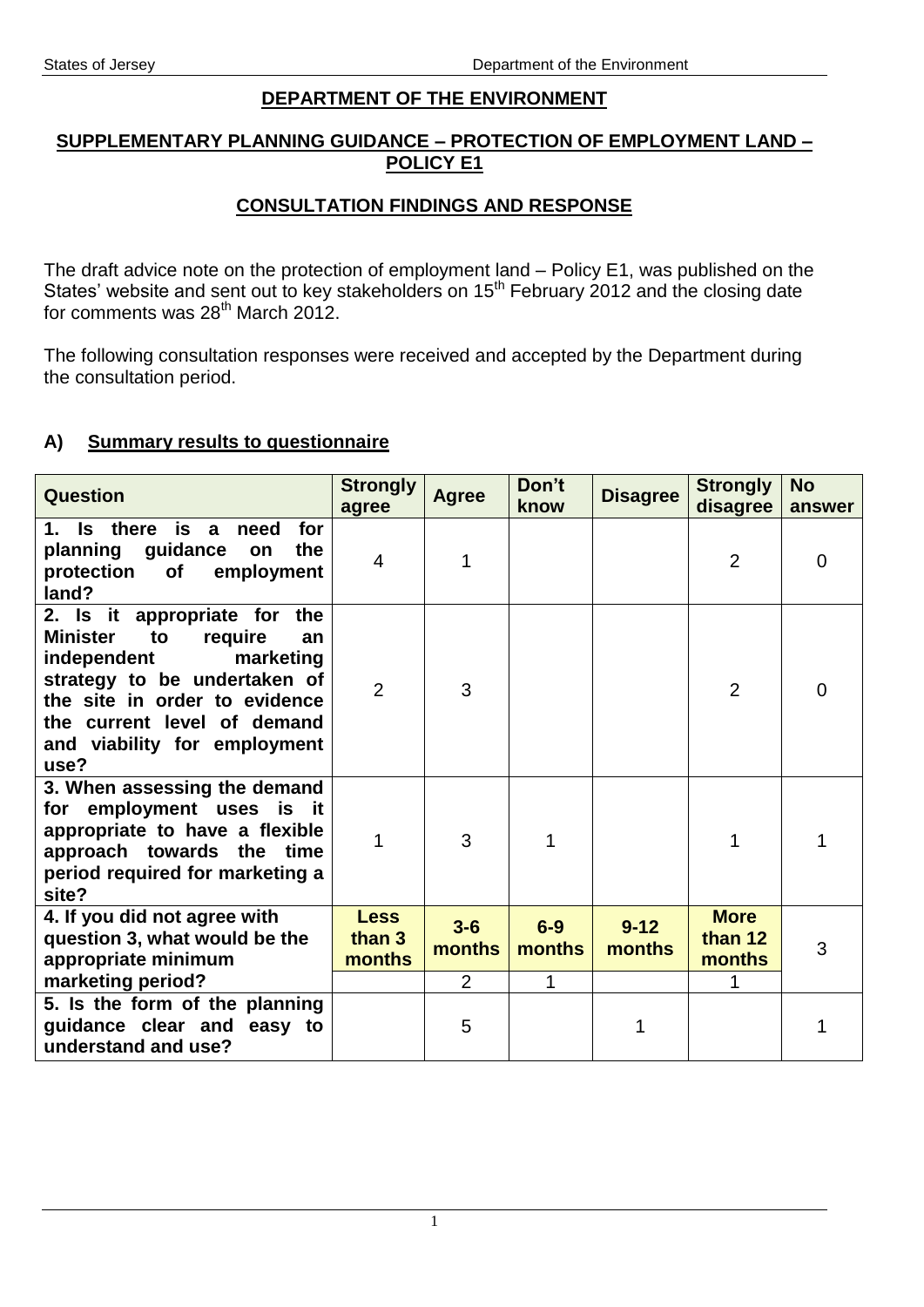## **B) Additional comments received with the questionnaire returns – with responses**

| No.                              | <b>Representations / comments</b>                                                                                                                                                                                                                                                                                                                                                                                                                                                                                                                                                                                                                                                                                                               | <b>Officer Response</b>                                                                                                                                                                                                                                                                                                                                                                                                                         | <b>Minister's Decision</b> |
|----------------------------------|-------------------------------------------------------------------------------------------------------------------------------------------------------------------------------------------------------------------------------------------------------------------------------------------------------------------------------------------------------------------------------------------------------------------------------------------------------------------------------------------------------------------------------------------------------------------------------------------------------------------------------------------------------------------------------------------------------------------------------------------------|-------------------------------------------------------------------------------------------------------------------------------------------------------------------------------------------------------------------------------------------------------------------------------------------------------------------------------------------------------------------------------------------------------------------------------------------------|----------------------------|
|                                  | Q1: Is there a need for planning guidance on the protection of employment land?                                                                                                                                                                                                                                                                                                                                                                                                                                                                                                                                                                                                                                                                 |                                                                                                                                                                                                                                                                                                                                                                                                                                                 |                            |
| <b>Mourant</b><br><b>Ozannes</b> | Agree: Section E paragraph 5.23 of the Plan<br>makes certain that supplementary planning<br>guidance will be issued in relation to what is<br>required to demonstrate that a site is no<br>longer viable for employment use and that it<br>has been subject to a full and proper<br>marketing of the site for employment use.<br>Accordingly, we agree that guidance should<br>indeed be issued addressing and defining<br>what is meant by the words "viable" and "full<br>and proper" marketing.                                                                                                                                                                                                                                              | Comments noted – however the document makes it<br>clear that viability will be subject to an independent<br>assessment and the requirements for full and proper<br>marketing is detailed in appendix A.                                                                                                                                                                                                                                         | No Change                  |
| <b>Anonymous</b>                 | <b>Strongly Agree:</b> The pressure for and<br>relatively high returns of sites for housing<br>makes residential use the default for<br>redevelopment. Look at tourism sites - almost<br>all lost to housing.                                                                                                                                                                                                                                                                                                                                                                                                                                                                                                                                   | Comment noted – policy E1 will seek to ensure that<br>the existing employment uses are tested for<br>continued employment use before potentially higher<br>value uses such as housing developments are<br>considered, apart from tourism accommodation and<br>office use which are exempt                                                                                                                                                       | No Change                  |
| <b>Anonymous</b>                 | <b>Strongly Agree:</b> All land, whether under<br>farming production or capable of use for food<br>production or grazing and/or providing<br>employment must be protected. The Island<br>must look to it's food security and strongly<br>resist the siren voices of those who would<br>concrete over productive land. Even equine<br>or cattle grazing land should be required to be<br>placed into production for food as a first<br>default option. There are already more then<br>enough planning permits which remain<br>uncompleted for various types of housing (1st<br>time buyer/over 55's/catgeory B) and it ought<br>to be a requirement that they are mostly<br>completed or cancelled before any more<br>workable land is given up. | Comments noted - agricultural land is further<br>protected by Island Plan policy ERE1 in which there<br>is a presumption against the loss of agricultural land<br>for development or other purposes.<br>All planning permissions are time limited and further<br>applications are required to be made once they have<br>expired, which may result in different decisions<br>being arrived at, depending upon the policy regime<br>at that time. | No Change                  |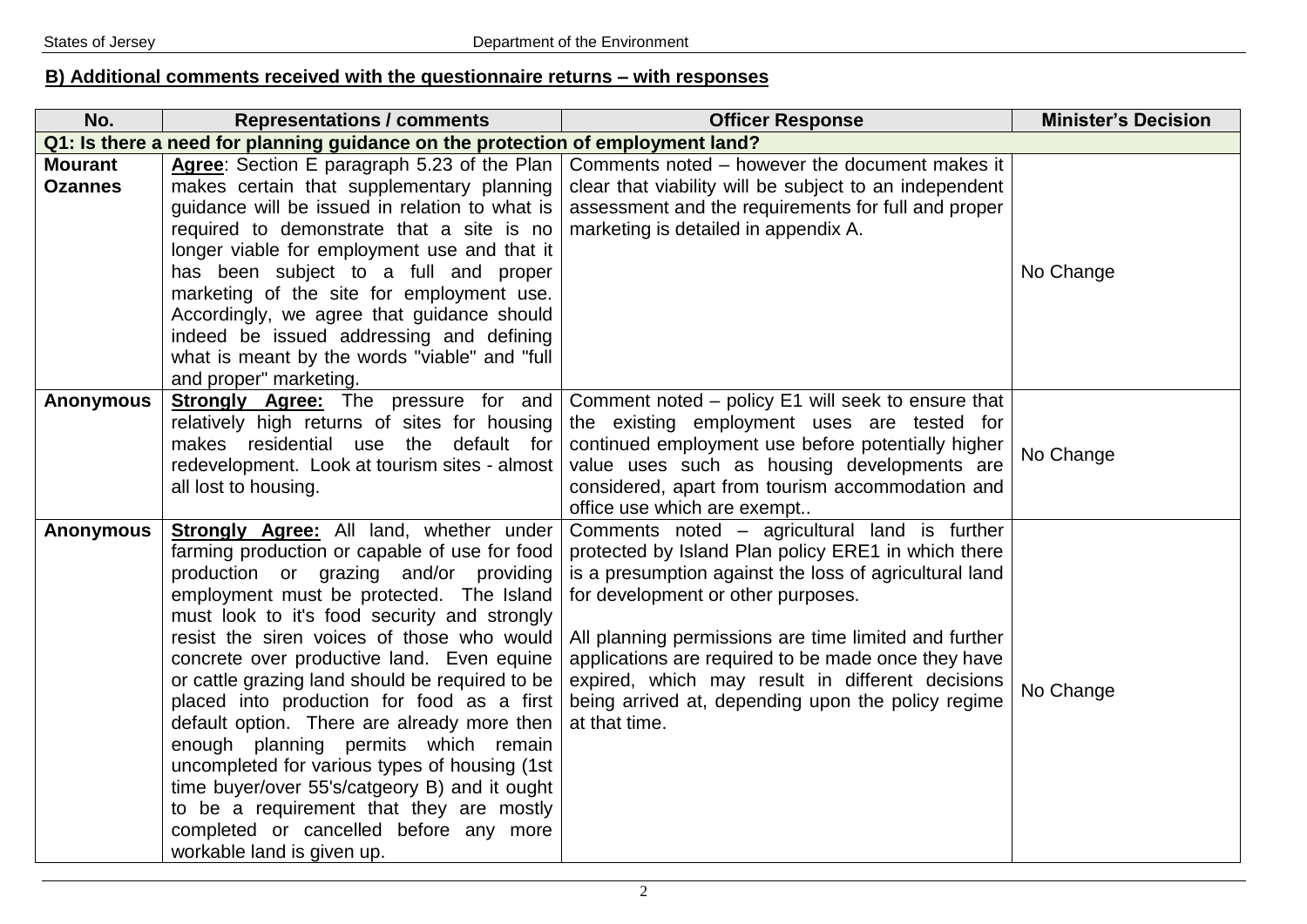| No.              | <b>Representations / comments</b>                                   | <b>Officer Response</b>                                                                                                                   | <b>Minister's Decision</b> |
|------------------|---------------------------------------------------------------------|-------------------------------------------------------------------------------------------------------------------------------------------|----------------------------|
| <b>Anonymous</b> | <b>Strongly Agree: There are too many sites</b>                     | Comments noted, policy E1 is aimed at protecting                                                                                          |                            |
|                  | allowed to fall into a state of disrepair by                        | employment sites where appropriate to do so,                                                                                              |                            |
|                  | owners, sites which were previously and                             | subject to meeting the tests laid out within it.                                                                                          |                            |
|                  | <b>CURRENTLY</b><br>used<br>for                                     |                                                                                                                                           |                            |
|                  | commercial/retail/employment but which the                          |                                                                                                                                           |                            |
|                  | owners feel it would be more lucrative to                           |                                                                                                                                           |                            |
|                  | demolish and build housing upon. There are                          |                                                                                                                                           |                            |
|                  | sufficient sites earmarked for housing. There                       |                                                                                                                                           |                            |
|                  | is little available for commercial and retail/light                 |                                                                                                                                           |                            |
|                  | industry out of town with the facilities required.                  |                                                                                                                                           |                            |
|                  | Small businesses cannot and do not want to                          |                                                                                                                                           |                            |
|                  | be in St Helier where rental demands and                            |                                                                                                                                           |                            |
|                  | access/parking are prohibitive. There should                        |                                                                                                                                           |                            |
|                  | be protection in place, supported by the                            |                                                                                                                                           | No Change                  |
|                  | Economic Development department, to help                            |                                                                                                                                           |                            |
|                  | small businesses survive and thrive.<br>By                          |                                                                                                                                           |                            |
|                  | allowing property owners to demolish viable                         |                                                                                                                                           |                            |
|                  | commercial sites in favour of housing is a                          |                                                                                                                                           |                            |
|                  | nonsense: it will put small businesses out of                       |                                                                                                                                           |                            |
|                  | business,<br>higher<br>create<br>levels<br><sub>of</sub>            |                                                                                                                                           |                            |
|                  | unemployment and the consequential drains                           |                                                                                                                                           |                            |
|                  | on social security.<br>The small business                           |                                                                                                                                           |                            |
|                  | community is thriving and it should be<br>encouraged.<br>protecting |                                                                                                                                           |                            |
|                  | By Planning<br>employment sites this is assisting<br>the            |                                                                                                                                           |                            |
|                  | economic development of the island.<br>My                           |                                                                                                                                           |                            |
|                  | personal experience in this relates to the                          |                                                                                                                                           |                            |
|                  | Denvil site at St Peter.                                            |                                                                                                                                           |                            |
| <b>Anonymous</b> | Strongly Agree: An economy needs more                               | Comment noted.                                                                                                                            |                            |
|                  | than flats and luxury housing to be viable.                         |                                                                                                                                           | No Change                  |
|                  |                                                                     | Q2: Is it appropriate for the Minister to require an independent marketing strategy to be undertaken of the site in order to evidence the |                            |
|                  | current level of demand and viability for employment use?           |                                                                                                                                           |                            |
| <b>Mourant</b>   | Agree: We recognise that there is a benefit to                      |                                                                                                                                           |                            |
| <b>Ozannes</b>   | the island in seeking to maximise the                               | <b>Comments noted</b>                                                                                                                     |                            |
|                  | economic contribution of employment sites,                          |                                                                                                                                           |                            |
|                  | and we note that this is a clear policy                             |                                                                                                                                           |                            |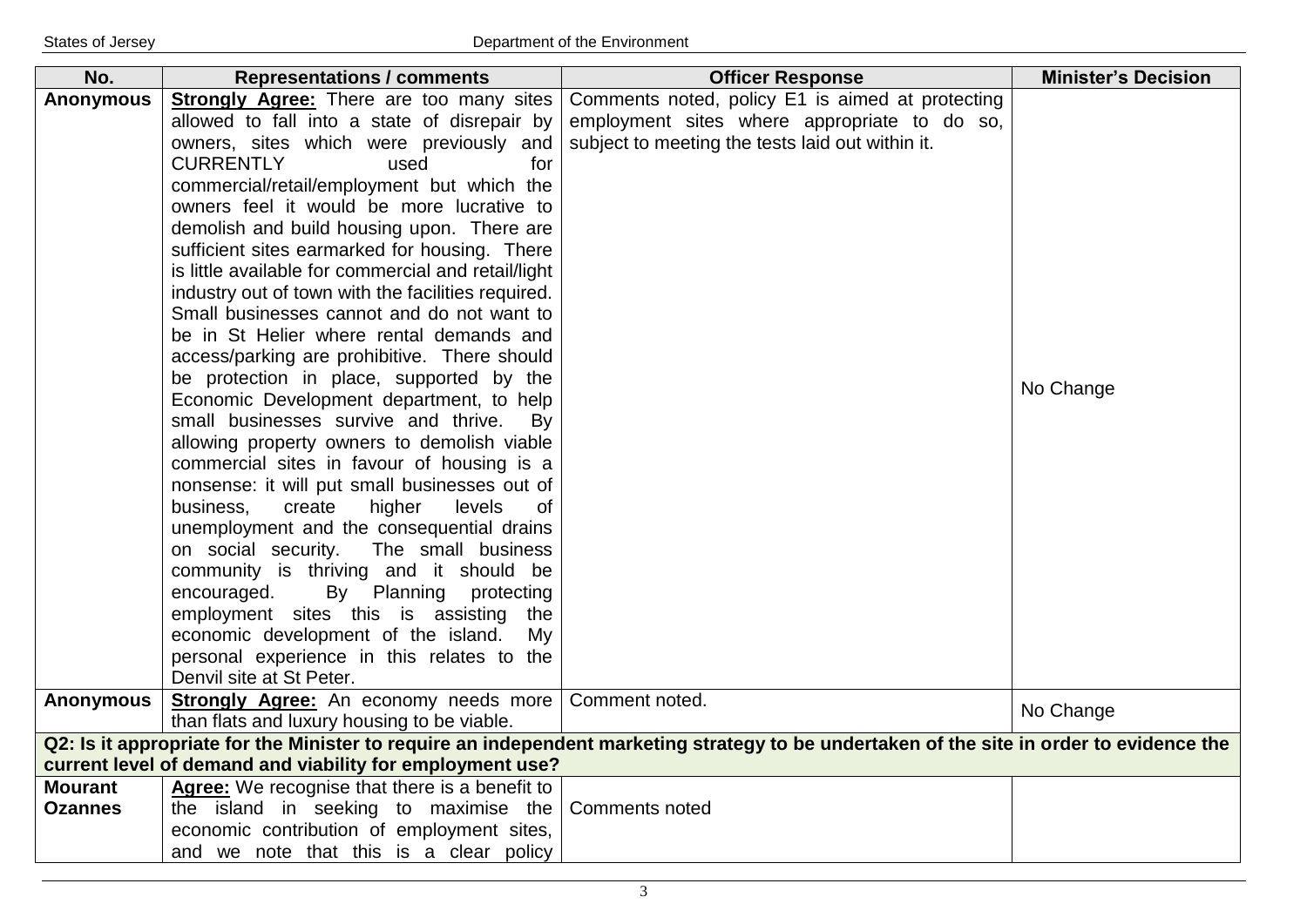| No. | <b>Representations / comments</b>                                                                                                                                                                                                                                                                                                                                                                                                                                                                                                                                                                                                                                                                                                                                                                                                                                                                                                                                                                                                                                                                                                                                                                                                                                                                                                                                                                                  | <b>Officer Response</b>                                                                                                                                                                                                                                                        | <b>Minister's Decision</b> |
|-----|--------------------------------------------------------------------------------------------------------------------------------------------------------------------------------------------------------------------------------------------------------------------------------------------------------------------------------------------------------------------------------------------------------------------------------------------------------------------------------------------------------------------------------------------------------------------------------------------------------------------------------------------------------------------------------------------------------------------------------------------------------------------------------------------------------------------------------------------------------------------------------------------------------------------------------------------------------------------------------------------------------------------------------------------------------------------------------------------------------------------------------------------------------------------------------------------------------------------------------------------------------------------------------------------------------------------------------------------------------------------------------------------------------------------|--------------------------------------------------------------------------------------------------------------------------------------------------------------------------------------------------------------------------------------------------------------------------------|----------------------------|
|     | objective set out in SP5 and E1 of the Plan.<br>We do however consider that a balance<br>needs to be achieved between stimulating the<br>economy with this policy and stifling it with an<br>over zealous implementation of it.<br>The two marketing strategies applicants are<br>required to have pursued by Paragraph 5.6 of<br>the proposed<br>planning guidance<br>(the<br>Guidance) are:<br>- marketing the re-use of the existing site; and<br>- marketing the redevelopment of the site for<br>employment purposes.<br>Note: (Alphabetical listing added by the<br>Department to make officer responses<br>more specific)<br>Policy SP 5 does refer to the<br>a)<br>"redevelopment of vacant and under-used<br>existing employment land and floorspace for<br>new employment uses" but without reference<br>to marketing. In fact, the Plan only provides<br>for "full and proper marketing" of the site "on<br>terms that reflect the lawful use and condition<br>of the premises". Paragraph 5.5 of the<br>Guidance requires not only that the owner<br>considers the redevelopment potential of the<br>site, but that the site is marketed as available<br>both for its authorised use and other suitable<br>uses given the characteristics of the site.<br>Paragraph 5.7 expands this further, stating<br>that the site should be marketed as vacant<br>and available for a "full range" of alternative | (a) The 2011 Island plan Policy at E1 (1), states<br>that unless it is demonstrated that the site is<br>inappropriate for any employment use to continue,<br>having regard to market demand (emphasis added),<br>therefore the guidance is entirely consistent with<br>policy. | No Change                  |
|     | employment uses.                                                                                                                                                                                                                                                                                                                                                                                                                                                                                                                                                                                                                                                                                                                                                                                                                                                                                                                                                                                                                                                                                                                                                                                                                                                                                                                                                                                                   | (b)We would suggest that it is unrealistic to $\vert$ b) This guidance runs alongside those reasonable                                                                                                                                                                         |                            |
|     |                                                                                                                                                                                                                                                                                                                                                                                                                                                                                                                                                                                                                                                                                                                                                                                                                                                                                                                                                                                                                                                                                                                                                                                                                                                                                                                                                                                                                    |                                                                                                                                                                                                                                                                                |                            |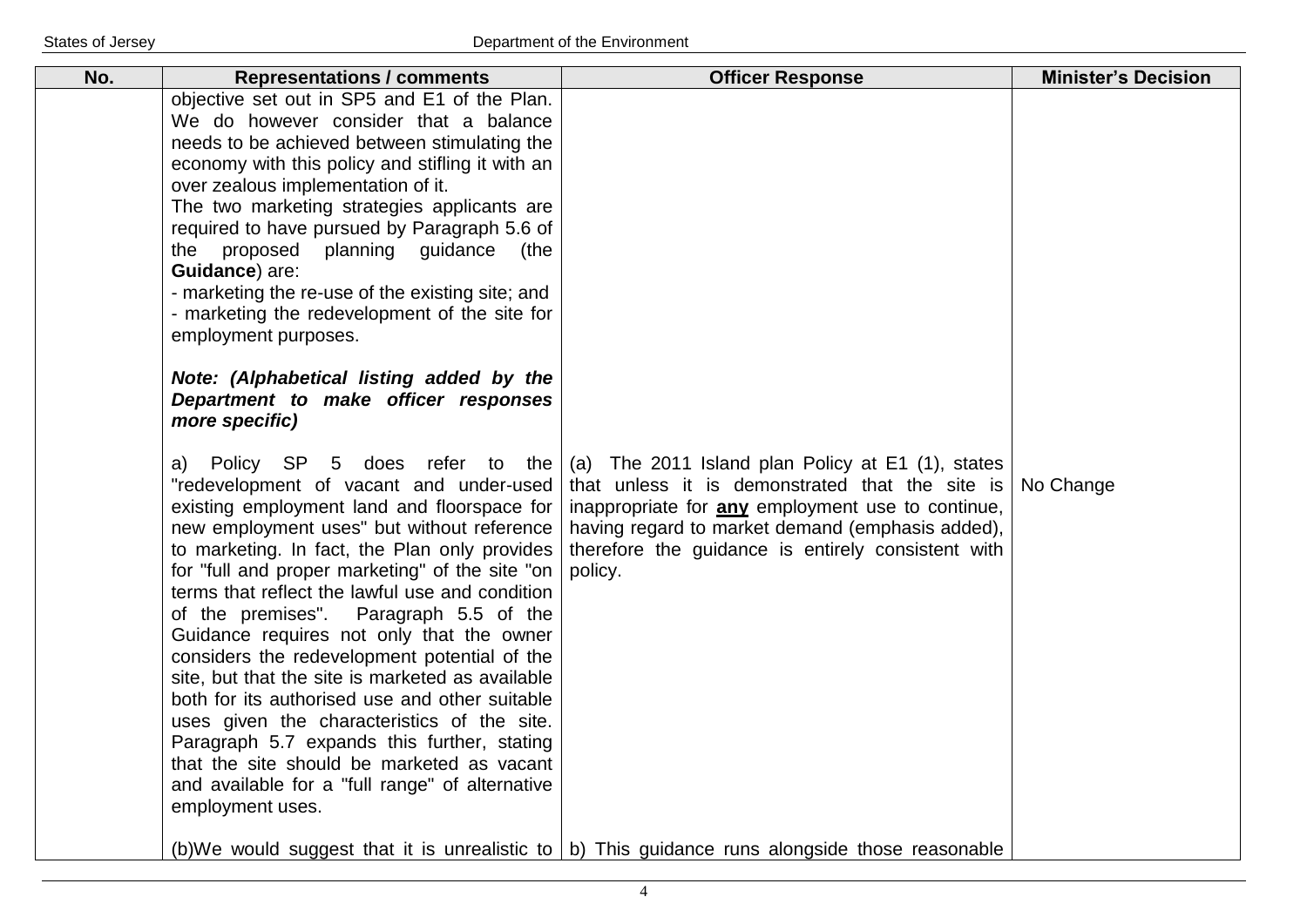| expect the relevant land to be marketed for<br>the "full range" of uses, given the constraints                                                                                                                                                                                                                                                                                                                                                                                                                                                                                                                                                                                                                                                                                                                                                                                                                                                                                                                                                                           | requirements that would be undertaken as a matter                                                                                                                                                                                                                                                                                                                                                                                                                                                                                                                                                                                                                                                                                                                                                                                                                                                                                                                                                                                                                        |                                                                                                                                                   |
|--------------------------------------------------------------------------------------------------------------------------------------------------------------------------------------------------------------------------------------------------------------------------------------------------------------------------------------------------------------------------------------------------------------------------------------------------------------------------------------------------------------------------------------------------------------------------------------------------------------------------------------------------------------------------------------------------------------------------------------------------------------------------------------------------------------------------------------------------------------------------------------------------------------------------------------------------------------------------------------------------------------------------------------------------------------------------|--------------------------------------------------------------------------------------------------------------------------------------------------------------------------------------------------------------------------------------------------------------------------------------------------------------------------------------------------------------------------------------------------------------------------------------------------------------------------------------------------------------------------------------------------------------------------------------------------------------------------------------------------------------------------------------------------------------------------------------------------------------------------------------------------------------------------------------------------------------------------------------------------------------------------------------------------------------------------------------------------------------------------------------------------------------------------|---------------------------------------------------------------------------------------------------------------------------------------------------|
| of restrictive covenants, planning conditions<br>and the need for planning permission. The<br>lack of certainty involved in marketing a<br>property for uses that may or may not be<br>realistic in the long run would also complicate<br>the valuation process.<br>(c) The obligation in the Guidance to produce<br>evidence that the land cannot be re-used for<br>"mixed" employment land use prior to change<br>of use to something other than employment<br>land would need further qualification,<br>particularly in light of the further guidance that<br>a "lesser financial return" would not be a<br>sufficient justification for the loss of<br>employment land. A property may be capable<br>of being split between two or more uses, but<br>this may be completely unrealistic in terms of<br>return for the owner and therefore impossible<br>to fit in with the demands of the owner's<br>business and/or its funders. It is also open to<br>abuse in the sense that there is no limit<br>suggested on how small the employment land<br>use part need be. | of course by any land owner or developer prior to<br>seeking planning permission. It is best practice that<br>when seeking the redevelopment of a site to an<br>alternative use, whether it is an employment or<br>alternative (such as housing) use that all potential<br>restrictions such as the relevant planning policies or<br>restrictive covenants are explored in order to<br>adequately assess the realistic development<br>opportunities. Should existing covenants be in place<br>that prevents any specific land use taking place on a<br>given site for example, then clearly the full marketing<br>for alternative uses would reflect this restriction as<br>they may not be viable options. Evidence of such<br>covenants would have to be included in a<br>submission.<br>(c) The development of mix uses on a site can be a<br>viable option should it be demonstrated that the site<br>is incapable of providing full employment use. The<br>level of mix uses will be on a site by site basis as<br>supported by the evidence required in policy E1. | No Change                                                                                                                                         |
| (d) At paragraph 5.7 and 5.16 of the Guidance<br>it is made clear that employment uses cannot<br>be justified on the grounds that an alternative<br>use offers a higher financial return. We<br>understand the rationale behind this provision<br>and we accept that this may be reasonable<br>where:                                                                                                                                                                                                                                                                                                                                                                                                                                                                                                                                                                                                                                                                                                                                                                    | (d) The marketing of the full range of alternative use<br>will need to be evidenced, but clearly the uses, as<br>suggested above, need to be viable and so where<br>only a narrow marketing strategy has been<br>undertaken this will need to be qualified with an<br>independent professional view as to why this was<br>done.<br>- reasonable attempts have been made to The general presumption against loss in policy E1                                                                                                                                                                                                                                                                                                                                                                                                                                                                                                                                                                                                                                             | Amend section 6.3<br>(previously 5.7) of SPG<br>to 'A lesser financial<br>return, relative to other<br>development or reuse<br>options outside of |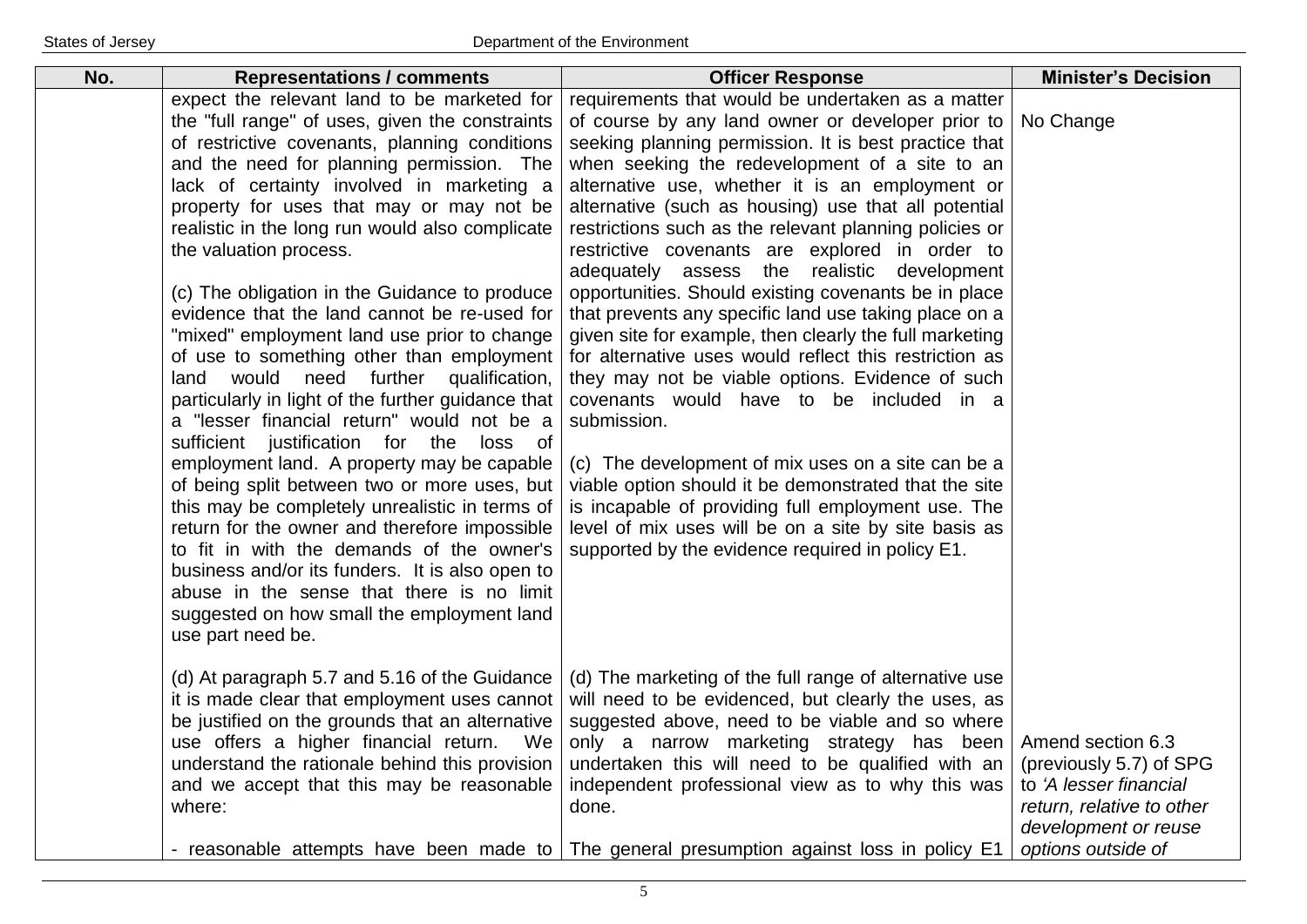| No. | <b>Representations / comments</b>                                                                                                                                                                                                                                                                                                                                                                                                                                                                                                                                                                                                                                                                                                                                                                                                                                                                                                                                                                                                                                                                                                                                                                                  | <b>Officer Response</b>                                                                                                                                                                                                                                                                                                                                                                                                                                                                                                                                             | <b>Minister's Decision</b>                                                                                                                                                                                                                                                                                                                                                               |
|-----|--------------------------------------------------------------------------------------------------------------------------------------------------------------------------------------------------------------------------------------------------------------------------------------------------------------------------------------------------------------------------------------------------------------------------------------------------------------------------------------------------------------------------------------------------------------------------------------------------------------------------------------------------------------------------------------------------------------------------------------------------------------------------------------------------------------------------------------------------------------------------------------------------------------------------------------------------------------------------------------------------------------------------------------------------------------------------------------------------------------------------------------------------------------------------------------------------------------------|---------------------------------------------------------------------------------------------------------------------------------------------------------------------------------------------------------------------------------------------------------------------------------------------------------------------------------------------------------------------------------------------------------------------------------------------------------------------------------------------------------------------------------------------------------------------|------------------------------------------------------------------------------------------------------------------------------------------------------------------------------------------------------------------------------------------------------------------------------------------------------------------------------------------------------------------------------------------|
|     | maintain the land in employment use at a<br>suitable price;<br>- there is not a substantial difference between<br>the price achievable for employment land use<br>or part employment land use and another use;<br>or<br>- where there is not an urgent business need<br>to access the value in the land.<br>However, it is surely the case that for many<br>businesses, for example failing businesses, it<br>may be totally financially unviable to delay the<br>transfer of property indefinitely in order to<br>achieve what will eventually be a lesser<br>return. Policy E1 requires the production of<br>"documentary evidence that the size,<br>configuration, access arrangements or other<br>characteristics of the site make it unsuitable<br>and financially unviable for any employment<br>use". It is not entirely clear to us what the<br>difference will be to the average business of<br>the property being "financially unviable" for<br>employment use (and therefore capable of<br>conversion to another use) and the property<br>being transferrable for employment use only<br>at a significantly "lesser financial return"<br>(which would not be sufficient to allow the<br>change of use). | Minister to consider the specific<br>allows the<br>circumstances of any case. It is considered<br>important that, as a general principle, a lesser<br>financial return for employment use, (as opposed to<br>other non-employment use) is an important one in<br>the context of this policy and should remain.<br>However, it is noted that here will be some cases<br>where it is legitimate for some uses that offer higher<br>financial returns to be considered as alternative<br>uses under the tests of policy E1. The relevant<br>sections will be reviewed. | employment uses, will<br>not normally be<br>sufficient to justify the<br>loss of employment land.<br>And section 7.4<br>(previously 5.16) to<br>'Nevertheless, to<br>reiterate, the release of<br>an employment site for<br>alternative, non<br>employment uses, will<br>not normally be<br>justifiable on the<br>grounds that an<br>alternative use offers a<br>higher financial return |
|     | (e) The Plan is not clear on this point. We<br>would submit that the Guidance may be<br>counter productive to protect employment<br>land (in the aim of stimulating the economy) in<br>such a way as to cause small businesses to<br>fail or under perform as a result of being able<br>to extract less value from their assets than                                                                                                                                                                                                                                                                                                                                                                                                                                                                                                                                                                                                                                                                                                                                                                                                                                                                               | (e) Policy E1 does not negate supply and demand<br>principles and is not considered discriminatory on<br>the basis that the guidance is simply setting out the<br>evidence that is required to support the States<br>approved objective of seeking to ensure, where it is<br>appropriate to do so in the public interest, the supply<br>of employment land in support of the local economy.                                                                                                                                                                         | No Change                                                                                                                                                                                                                                                                                                                                                                                |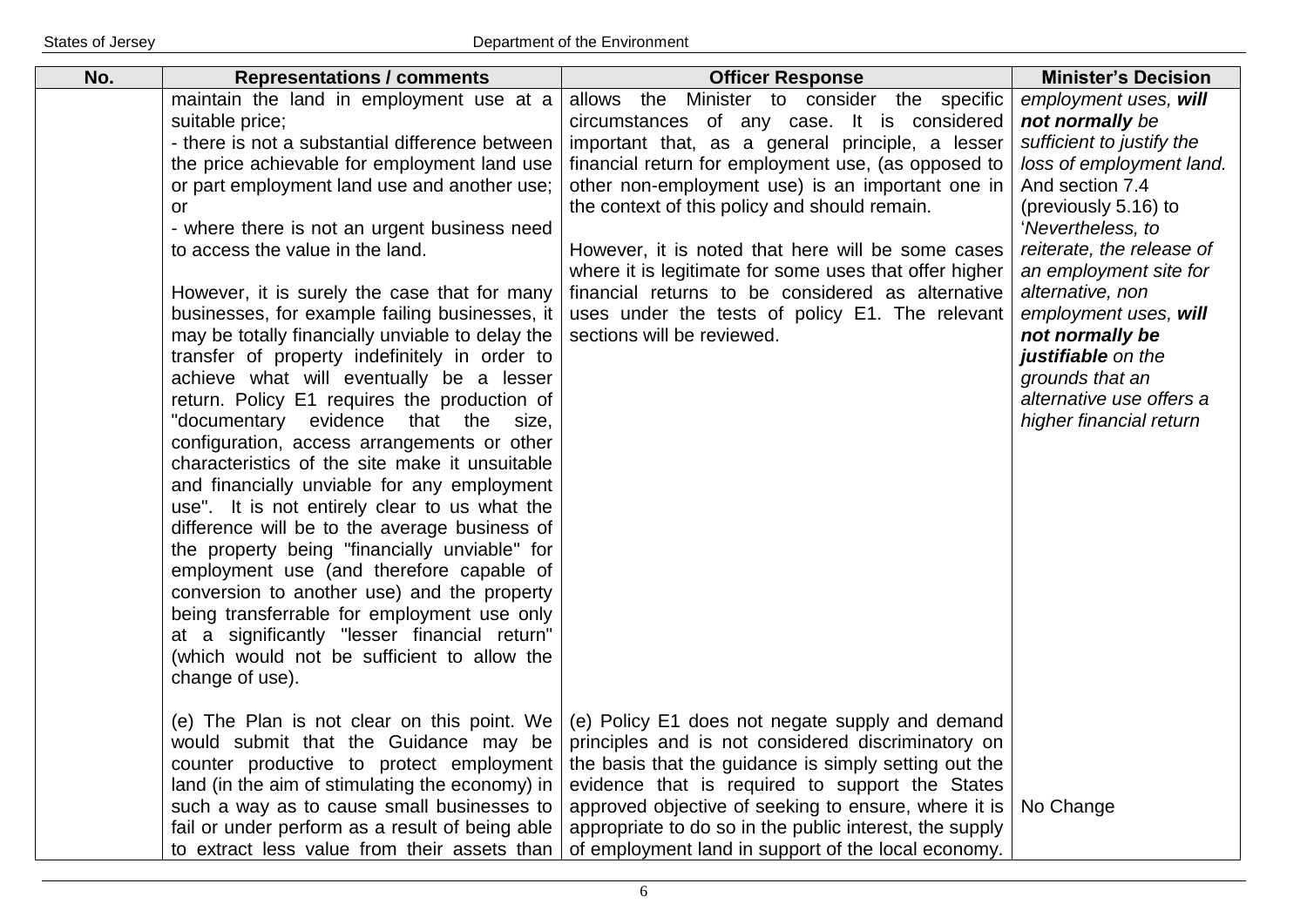| No. | <b>Representations / comments</b>                                                      | <b>Officer Response</b>                                                                                         | <b>Minister's Decision</b> |
|-----|----------------------------------------------------------------------------------------|-----------------------------------------------------------------------------------------------------------------|----------------------------|
|     | perhaps the levels upon which they originally                                          | The policy also permits flexibility and is not absolute.                                                        |                            |
|     | planned their operations and obtained funding                                          |                                                                                                                 |                            |
|     | for their investment. These sections could                                             | The guidance will be reviewed to make the point                                                                 |                            |
|     | be amended to state<br>perhaps<br>that                                                 | clearer.                                                                                                        |                            |
|     | employment uses cannot necessarily be                                                  |                                                                                                                 |                            |
|     | justified on the grounds that an alternative use                                       | The marketing of a site at a 'realistic price' will be                                                          |                            |
|     | offers a higher financial return, but that each                                        | judged on a site by site basis, (in line with the length                                                        |                            |
|     | application will be considered on a case by                                            | of the marketing period), as it is not possible to offer                                                        |                            |
|     | case basis dependent on the business or                                                | specific values within this guidance document,                                                                  |                            |
|     | individual needs of the applicant, where                                               | which by their very nature will be subject to change                                                            |                            |
|     | evidence has been produced to show that<br>reasonable efforts have been made to retain | and current market conditions. It is expected that the<br>marketing evidence will demonstrate a realistic price |                            |
|     | the land for employment use.                                                           | has been used through evidence of similar sites                                                                 |                            |
|     |                                                                                        | recently marketed and/or acquired.                                                                              |                            |
|     | The Plan is silent on the issue of the price at                                        |                                                                                                                 |                            |
|     | which the land should be marketed.                                                     |                                                                                                                 |                            |
|     | Paragraph 5.8 of the Guidance states that the                                          |                                                                                                                 |                            |
|     | land should be marketed:                                                               |                                                                                                                 |                            |
|     | "At a realistic price which reflects the                                               |                                                                                                                 |                            |
|     | employment status of the site, for a period of                                         |                                                                                                                 |                            |
|     | time appropriate to the market for the building                                        |                                                                                                                 |                            |
|     | and type of use sought".                                                               |                                                                                                                 |                            |
|     | Appendix A to the Guidance states that:                                                |                                                                                                                 |                            |
|     | "It is important the price of the property                                             |                                                                                                                 |                            |
|     | reflects the current market value of such                                              |                                                                                                                 |                            |
|     | property based on its current condition and                                            |                                                                                                                 |                            |
|     | use status. If a site requires extensive                                               |                                                                                                                 |                            |
|     | conversion/repairs then the price should be                                            |                                                                                                                 |                            |
|     | based on the unconverted state unless the                                              |                                                                                                                 |                            |
|     | works are to be undertaken prior to                                                    |                                                                                                                 |                            |
|     | completion of the sale of a site".<br>We would seek assurance or clarification that    |                                                                                                                 |                            |
|     | it is not the aim of the Guidance that                                                 |                                                                                                                 |                            |
|     | properties should be marketed for the "full"                                           |                                                                                                                 |                            |
|     | range" of potential uses and as<br>"a                                                  |                                                                                                                 |                            |
|     | refurbishment<br>and/or<br>redevelopment                                               |                                                                                                                 |                            |
|     |                                                                                        |                                                                                                                 |                            |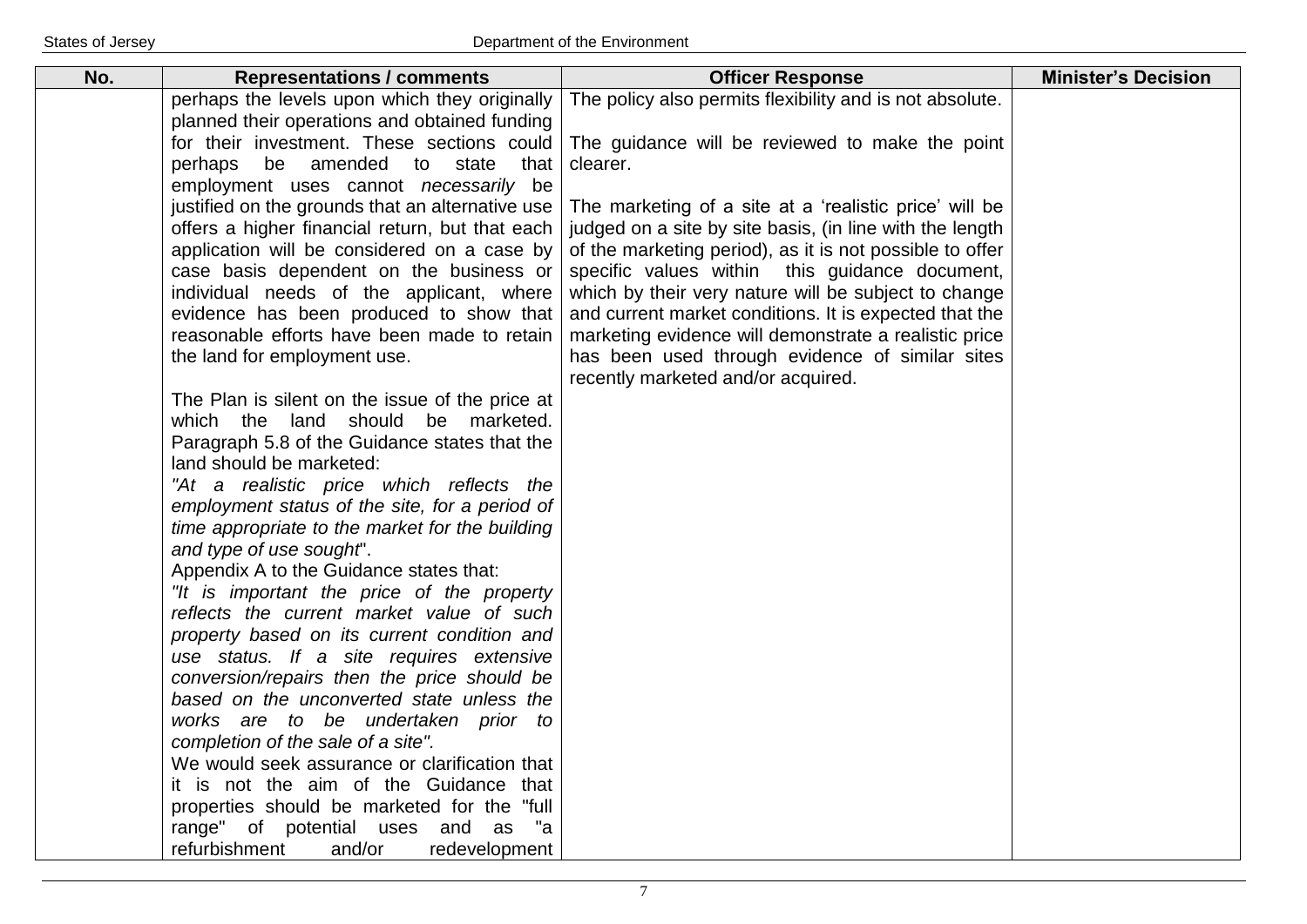| No. | <b>Representations / comments</b>                                                                                                                                                                                                                                                                                                                                                                                                                                                                                                                                                                                                                                                                                                                                                                                                                                                                                                                                                                                                                                                                                                                                                                                                        | <b>Officer Response</b>                                                                                                                                                                                                                                                                                                                                                                                                                                                                                                                                                                                                                                                                                                                                                                                           | <b>Minister's Decision</b> |
|-----|------------------------------------------------------------------------------------------------------------------------------------------------------------------------------------------------------------------------------------------------------------------------------------------------------------------------------------------------------------------------------------------------------------------------------------------------------------------------------------------------------------------------------------------------------------------------------------------------------------------------------------------------------------------------------------------------------------------------------------------------------------------------------------------------------------------------------------------------------------------------------------------------------------------------------------------------------------------------------------------------------------------------------------------------------------------------------------------------------------------------------------------------------------------------------------------------------------------------------------------|-------------------------------------------------------------------------------------------------------------------------------------------------------------------------------------------------------------------------------------------------------------------------------------------------------------------------------------------------------------------------------------------------------------------------------------------------------------------------------------------------------------------------------------------------------------------------------------------------------------------------------------------------------------------------------------------------------------------------------------------------------------------------------------------------------------------|----------------------------|
|     | opportunity" but at a controlled price that does<br>not reflect the potential of the property in<br>either of these respects. This would negate<br>the basic supply and demand principles of the<br>free market and would be discriminatory<br>against landowners.                                                                                                                                                                                                                                                                                                                                                                                                                                                                                                                                                                                                                                                                                                                                                                                                                                                                                                                                                                       |                                                                                                                                                                                                                                                                                                                                                                                                                                                                                                                                                                                                                                                                                                                                                                                                                   |                            |
|     | (f) Policy E1 refers to the production of<br>"documentary evidence that the size,<br>configuration, access arrangements or other<br>characteristics of the site make it unsuitable<br>and financially unviable for any employment<br>use". There are no specific details in the Plan<br>defining what is meant by "documentary<br>evidence" or "full and proper marketing", both<br>of which were intended to be dealt with in the<br>Guidance. In both respects, we consider the<br>obligations imposed on the applicant and the<br>applicant's agent by the Guidance to be rather<br>more onerous than strictly necessary. The<br>requirement to disclose the price, any<br>amendments to the price made during the<br>course of marketing, the names, dates and<br>contact details of all parties having expressed<br>an interest (together with the right of the<br>Minister to contact all parties having made an<br>expression of interest), as well as the<br>disclosure of all offers received, including<br>details of progress, negotiations, and (where<br>possible) the reasons for any withdrawals of<br>interest, present significant confidentiality and<br>data protection issues entirely inappropriate to<br>business. | (f) The plan provides a policy regime. It is the<br>purpose of the guidance to supplement the policy<br>regime as enabled under article 6 of the 2002<br>Planning and Building (Jersey) law. Article 9 of the<br>same law enables the Minister to require the<br>provision of information before making a decision in<br>respect of a particular application. The purpose of<br>this guidance is to set out the Minister's<br>requirements in respect of developments affecting<br>employment land, and is considered to be<br>reasonable where a case for a change of use is<br>being sought.<br>The Minister will have regard to requests for<br>commercial confidentiality and will have regard to<br>the compliance requirements of the Data Protection<br>(Jersey) law 2005 where personal data is involved. | No Change                  |
|     | again are not specified by the Plan, are likely                                                                                                                                                                                                                                                                                                                                                                                                                                                                                                                                                                                                                                                                                                                                                                                                                                                                                                                                                                                                                                                                                                                                                                                          | (g) Some of the other requirements, which $\mid$ (g) The only time that this part of the guidance will<br>be triggered is when existing employment uses are                                                                                                                                                                                                                                                                                                                                                                                                                                                                                                                                                                                                                                                       |                            |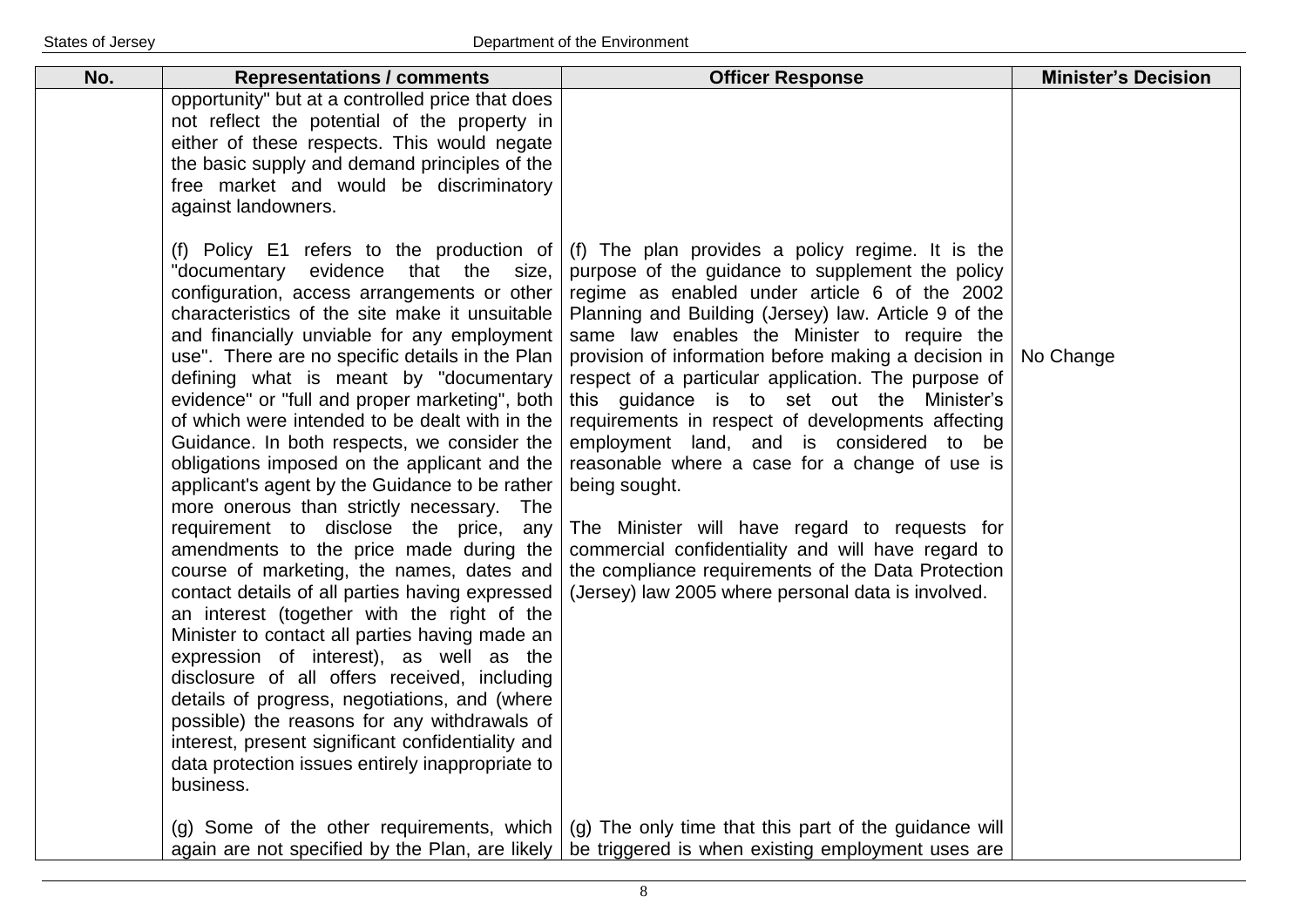| No. | <b>Representations / comments</b>                                                                                                                                                                                                                                                                                                                                                                                                                                                                                                                                                                                                                                                                                                                                                                                                                                                                                                                                                                           | <b>Officer Response</b>                                                                                                                                                                                                                                                                                                                                                                                                                                                                                                                                                                                                                                  | <b>Minister's Decision</b> |
|-----|-------------------------------------------------------------------------------------------------------------------------------------------------------------------------------------------------------------------------------------------------------------------------------------------------------------------------------------------------------------------------------------------------------------------------------------------------------------------------------------------------------------------------------------------------------------------------------------------------------------------------------------------------------------------------------------------------------------------------------------------------------------------------------------------------------------------------------------------------------------------------------------------------------------------------------------------------------------------------------------------------------------|----------------------------------------------------------------------------------------------------------------------------------------------------------------------------------------------------------------------------------------------------------------------------------------------------------------------------------------------------------------------------------------------------------------------------------------------------------------------------------------------------------------------------------------------------------------------------------------------------------------------------------------------------------|----------------------------|
|     | to involve the engagement of professional<br>advisers and therefore incur costs that may<br>not be financially viable for the applicant at<br>that stage of the transaction. These include<br>the provision of details of any known<br>restrictions, conditions or covenants on the<br>land (necessitating legal advice at an earlier<br>stage than usual), and the evidence required<br>to accompany a planning application to<br>demonstrate that refurbishment is not viable.<br>This evidence (required by paragraph 5.21 of<br>the Guidance) obliges the applicant to show                                                                                                                                                                                                                                                                                                                                                                                                                             | seeking non employment uses. In reality this will in<br>nearly all cases be for housing development, which<br>has a much higher value and therefore greater<br>return for any potential land owner or developer. As<br>already stated it is best development practice when<br>seeking an alternative land use development<br>opportunity that all the financial costs and benefits<br>are explored prior to embarking upon a potentially<br>expensive and risk based activity. Therefore the<br>evidence for moving to an alternative use should<br>already have been considered at the pre-application<br>stage of any significant development. What is | No Change                  |
|     | that the costs of redevelopment of the site<br>would exceed any likely return, but the<br>measures are costly and in our view should<br>not all be compulsory in every case,<br>particularly if all of the evidence is not really<br>necessary in order to demonstrate the case.<br>These<br>requirements<br>include<br>a<br>full<br>site/structural survey highlighting matters that<br>are incapable of refurbishment, an operational<br>survey, a breakdown of the costs of works,<br>evidence from at least three financial<br>institutions of the likely cost of borrowing over<br>a "suitable" period (this would need to be<br>clarified) given the status of the site (which is<br>meant to be assessed for all possible uses)<br>and the level of refurbishment needed. Each<br>report must be prepared by a "suitably<br>qualified professional" clearly with reference<br>to the reports produced by the other<br>Paragraph 5.14 of the<br>professionals.<br>Guidance states that a "development | therefore required as evidence in this guidance<br>should already have been considered before a<br>planning application is made and given the potential<br>higher development values to be gained through<br>housing development, for example, ensuring all the<br>professional independent evidence is in place<br>should not be overly burdensome to a potential<br>developer.                                                                                                                                                                                                                                                                         |                            |
|     | appraisal or residual valuation" should be<br>obtained<br>from<br>suitably<br>qualified<br>a<br>professional, such as a character surveyor, in                                                                                                                                                                                                                                                                                                                                                                                                                                                                                                                                                                                                                                                                                                                                                                                                                                                              |                                                                                                                                                                                                                                                                                                                                                                                                                                                                                                                                                                                                                                                          |                            |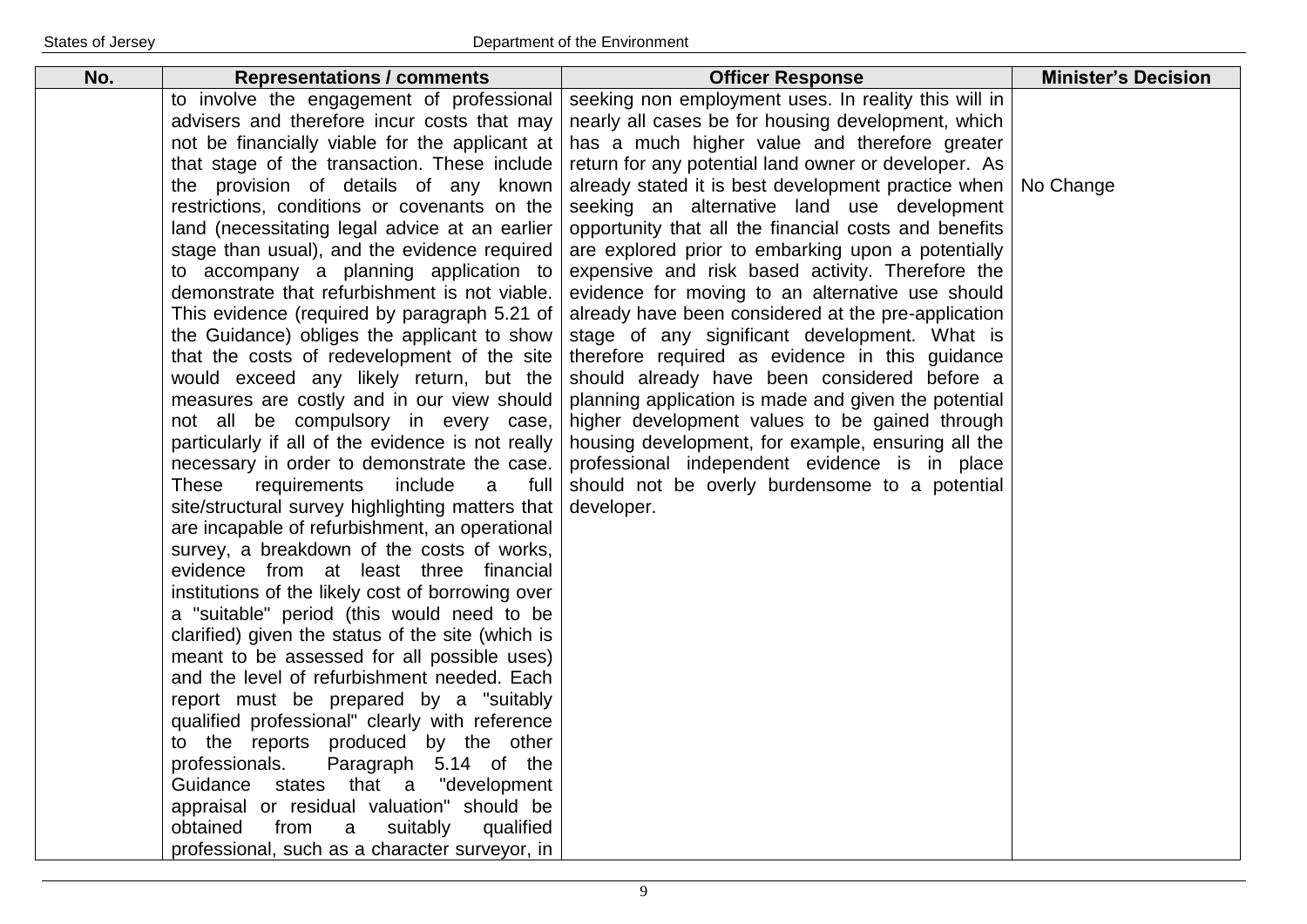| No. | <b>Representations / comments</b>                                                                                                                                                                                                                                                                                                                                           | <b>Officer Response</b>                                                                                                                                                                                                                                                                                                                                                 | <b>Minister's Decision</b> |
|-----|-----------------------------------------------------------------------------------------------------------------------------------------------------------------------------------------------------------------------------------------------------------------------------------------------------------------------------------------------------------------------------|-------------------------------------------------------------------------------------------------------------------------------------------------------------------------------------------------------------------------------------------------------------------------------------------------------------------------------------------------------------------------|----------------------------|
|     | respect of "every option" (ranging from<br>"limited refurbishment to partial or full<br>demolition and rebuild, depending on the<br>nature of the site"). This could be very<br>damaging to the property market and<br>therefore the economy generally as it will<br>hinder and stifle the ability of the market to<br>move quickly and responsively and operate<br>freely. |                                                                                                                                                                                                                                                                                                                                                                         |                            |
|     | (h) The final requirement of paragraph 5.21,<br>to provide an indication that the anticipated<br>rate of return would not cover costs over a<br>"reasonable period", would also need to be<br>tightened up, in terms of what is deemed to<br>be a "reasonable" period.                                                                                                      | (h) This point is similar to that made concerning both<br>the marketing period and what defines a 'realistic<br>price (e)'. Therefore, each application will be judged<br>on a site by site basis, as it is not possible to offer<br>specific guidance as to what constitutes a<br>'reasonable period', which will be subject to the<br>specifics of a site and/or use. | No Change                  |
|     | (i) The requirements in Appendix A to the<br>Guidance in respect of advertising at least<br>once a month for an indefinite period of time<br>in appropriate publications, trade magazines<br>and on the agent's website and publications<br>are also potentially too costly for a number of<br>applicants.                                                                  | (i) It is for the applicant to set out and justify their<br>approach to the marketing of the site relative to the<br>requirement of this guidance.                                                                                                                                                                                                                      |                            |
|     | (i) Of greater concern to us however is the<br>paragraph on "Tenure". We note that this is<br>drafted so as not to be binding, but the<br>statement "property owners should" is<br>possibly intended to be binding and therefore<br>we would suggest that this paragraph be<br>removed from the Guidance.<br>It is not<br>appropriate to compel property owners to          | (i) The comments related to 'tenure' are noted. It is<br>not the intention of the guidance to be binding on<br>this matter but rather outline the alternatives that<br>should be considered.<br>Again, it is for the applicant to set out and justify<br>their approach to the marketing of the site relative to<br>the requirement of this guidance.                   | No Change<br>No Change     |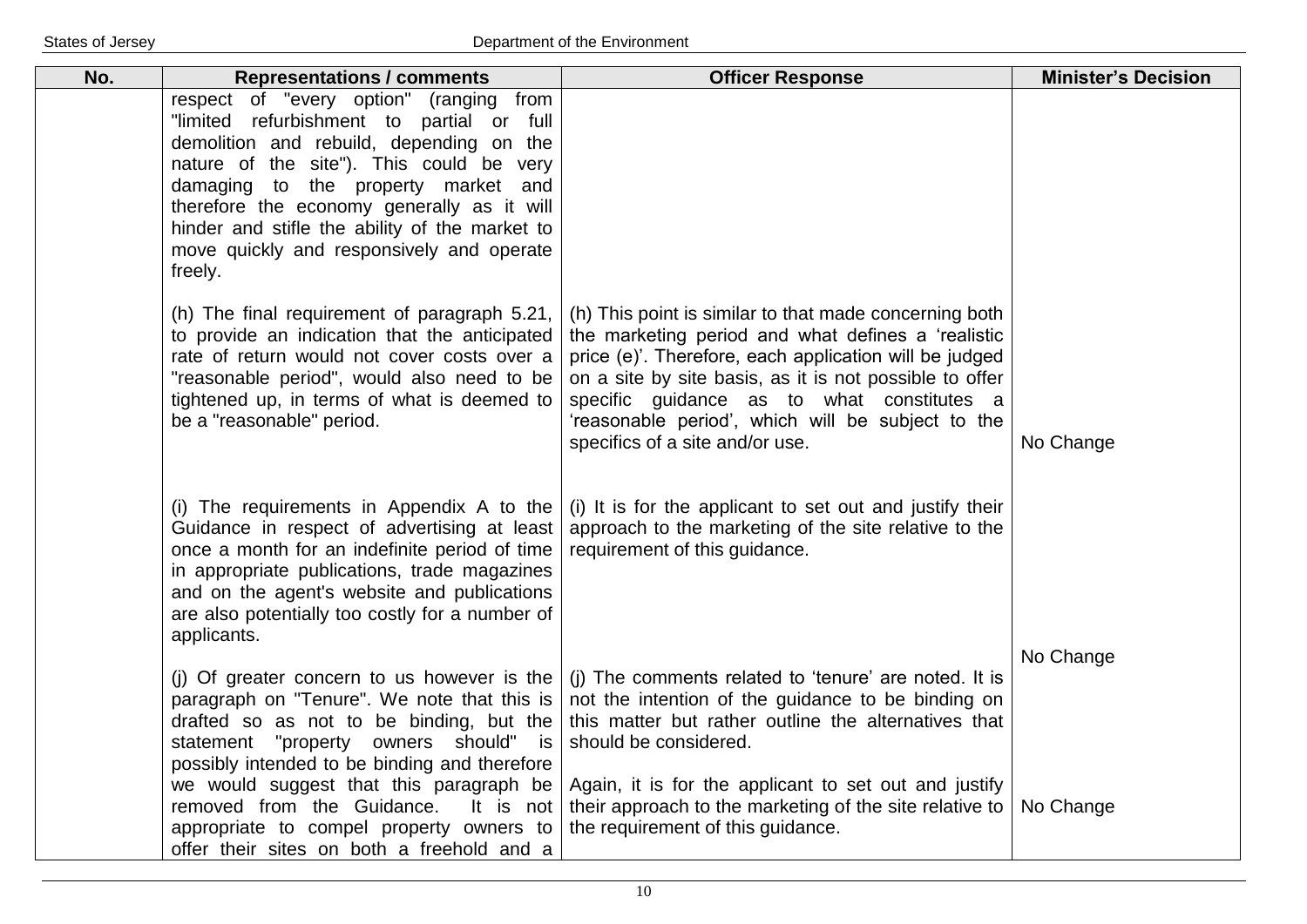| No.              | <b>Representations / comments</b>                                                    | <b>Officer Response</b> | <b>Minister's Decision</b> |
|------------------|--------------------------------------------------------------------------------------|-------------------------|----------------------------|
|                  | leasehold basis, nor to expect them to offer                                         |                         |                            |
|                  | flexible terms such as short leases, monthly                                         |                         |                            |
|                  | licences and regular break clauses. The                                              |                         |                            |
|                  | property owner should be free to make such                                           |                         |                            |
|                  | choices acting in the best interests of its                                          |                         |                            |
|                  | business (and shareholders in some cases)                                            |                         |                            |
|                  | and may not be able to comply with these                                             |                         |                            |
|                  | provisions as a result of the terms of their title                                   |                         |                            |
|                  | deeds or facility agreements with any funder.                                        |                         |                            |
|                  | Moreover such provisions could seriously                                             |                         |                            |
|                  | diminish the value of the owner's land,                                              |                         |                            |
|                  | perhaps below the level of borrowing.                                                |                         |                            |
|                  | Flexibility of terms, such as regular break                                          |                         |                            |
|                  | options, attract a premium from tenants on the                                       |                         |                            |
|                  | open market, so forcing landlords to grant                                           |                         |                            |
|                  | such valuable rights for no return is a step too                                     |                         |                            |
|                  | far in a free market in our view.                                                    |                         |                            |
| <b>Anonymous</b> | Agree: Yes, look at Big Deal Carpets. The                                            | <b>Comments noted</b>   |                            |
|                  | developer considers that he has marketed the                                         |                         |                            |
|                  | site (as a whole), however existing and                                              |                         |                            |
|                  | proposed tenants want to use only part of the                                        |                         |                            |
|                  | site. The marketing needs to be broad and                                            |                         |                            |
|                  | consider all available options.<br>Employment                                        |                         | No Change                  |
|                  | sites needs to be thought of as a finite                                             |                         |                            |
|                  | resource, there is so little scope for creating                                      |                         |                            |
|                  | more in the island.<br>Flexibility required in                                       |                         |                            |
|                  | types of employment uses that can be                                                 |                         |                            |
|                  | accommodated - each will be site dependent.                                          |                         |                            |
| <b>Anonymous</b> | <b>Strongly Agree:</b> But this must be robust. It is                                | <b>Comments noted</b>   |                            |
|                  | quite easy to show that grazing land is "not                                         |                         |                            |
|                  | required" by placing low key advertisements                                          |                         |                            |
|                  | or asking completely unreasonable rents. All                                         |                         | No Change                  |
|                  | land can, in principle, be used for food<br>production. Storage can be used for many |                         |                            |
|                  | purposes and landowners should required to                                           |                         |                            |
|                  |                                                                                      |                         |                            |
|                  | properly show what alternatives they have                                            |                         |                            |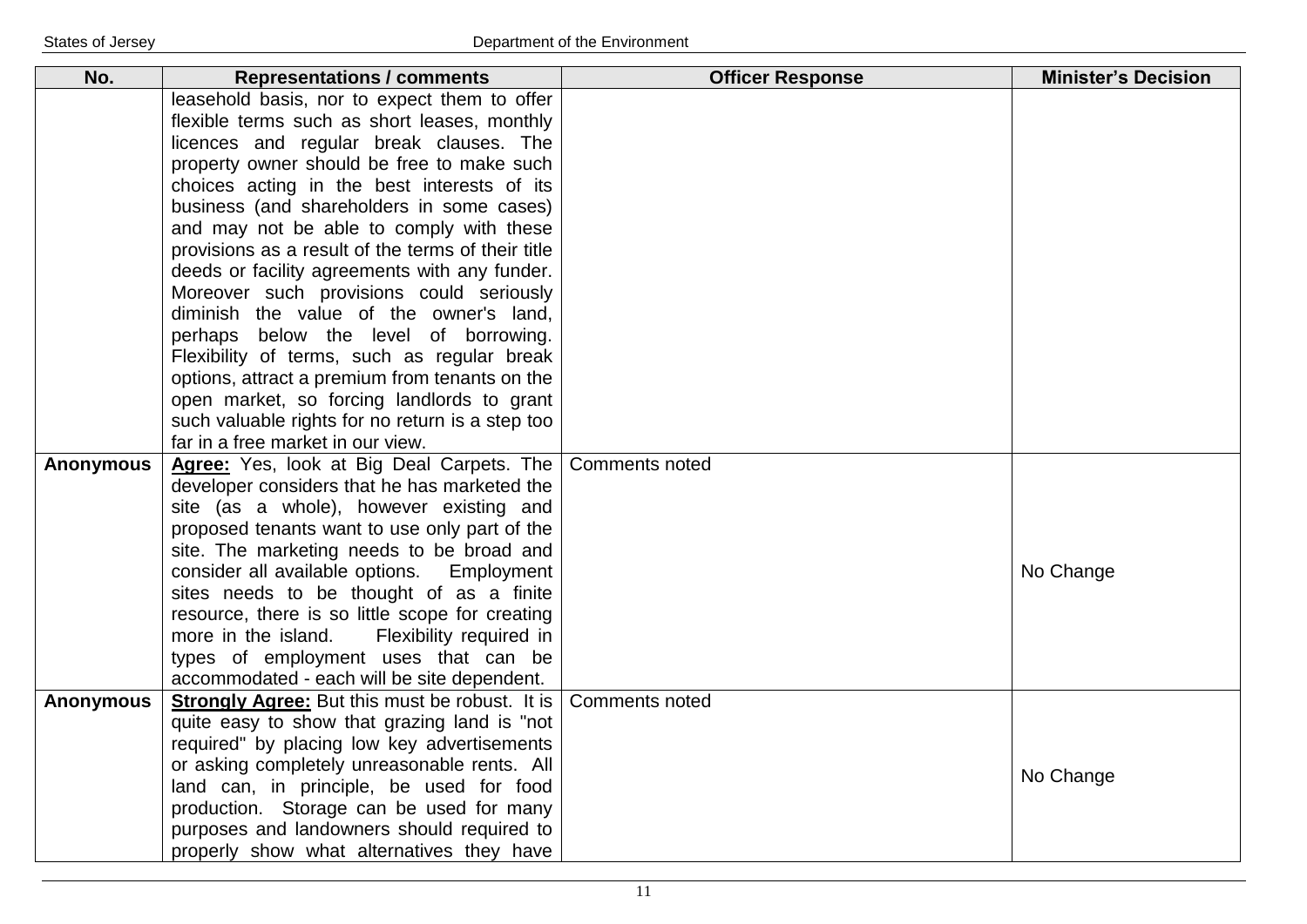| No.                   | <b>Representations / comments</b>                                                     | <b>Officer Response</b>                                                                                                          | <b>Minister's Decision</b> |
|-----------------------|---------------------------------------------------------------------------------------|----------------------------------------------------------------------------------------------------------------------------------|----------------------------|
|                       | considered<br>before<br>first<br>applying<br>for                                      |                                                                                                                                  |                            |
|                       | conversions to housing.                                                               |                                                                                                                                  |                            |
| <b>Anonymous</b>      | Strongly Agree: Absolutely - my personal                                              | Comments noted - the planning process does not                                                                                   |                            |
|                       | experience in this matter is testimony to the                                         | solely rely upon the applicant's evidence as this can                                                                            |                            |
|                       | importance of this point. The landowner of                                            | be challenged as necessary.                                                                                                      |                            |
|                       | the site where I have operated my own                                                 |                                                                                                                                  |                            |
|                       | business from for the last 17 years has                                               |                                                                                                                                  |                            |
|                       | submitted to Planning that it cannot find                                             |                                                                                                                                  |                            |
|                       | tenants for the premises. I can prove to this                                         |                                                                                                                                  |                            |
|                       | to be incorrect by means of written refusals                                          |                                                                                                                                  |                            |
|                       | from the estate agent to prospective tenants.                                         |                                                                                                                                  |                            |
|                       | How many other similar situations arise where                                         |                                                                                                                                  | No Change                  |
|                       | the Planning department rely on the applicant                                         |                                                                                                                                  |                            |
|                       | making honest submissions? If there is no                                             |                                                                                                                                  |                            |
|                       | one against the proposal to prove otherwise                                           |                                                                                                                                  |                            |
|                       | then there is no transparency. A very simple                                          |                                                                                                                                  |                            |
|                       | advertisement in the JEP or on the Planning                                           |                                                                                                                                  |                            |
|                       | web site (obviously after sufficient publicity)                                       |                                                                                                                                  |                            |
|                       | placed by P&E in conjunction with support                                             |                                                                                                                                  |                            |
|                       | from Economic Development asking for                                                  |                                                                                                                                  |                            |
|                       | expressions of interest in a particular site                                          |                                                                                                                                  |                            |
| <b>Anonymous</b>      | would surely get the ball rolling??<br>Independent<br>reviews<br>will<br>avoid<br>the | <b>Comments noted</b>                                                                                                            |                            |
|                       | Politicalisation of the issue                                                         |                                                                                                                                  | No Change                  |
|                       |                                                                                       | Q3: When assessing the demand for employment uses is it appropriate to have a flexible approach towards the time period required |                            |
| for marketing a site? |                                                                                       |                                                                                                                                  |                            |
| <b>Mourant</b>        | <b>Disagree:</b> The lack of a defined period for the                                 | The general view from the consultation with industry                                                                             |                            |
| <b>Ozannes</b>        | "full and proper marketing" of these sites is in                                      | and in general is that a flexible approach should be                                                                             |                            |
|                       | our view problematic, and could lead to                                               | followed. No appropriate maximum periods have                                                                                    |                            |
|                       | lengthy and costly disputes, particularly if the                                      | been proposed by the respondent.                                                                                                 |                            |
|                       | final form of this Guidance incorporates such                                         |                                                                                                                                  | No Change                  |
|                       | extensive marketing strategies. Some form of                                          |                                                                                                                                  |                            |
|                       | certainty, or at least maximum periods, should                                        |                                                                                                                                  |                            |
|                       | be prescribed, as these may be fundamental                                            |                                                                                                                                  |                            |
|                       | to the land owner's business needs, including                                         |                                                                                                                                  |                            |
|                       | for example meeting any funder requirements.                                          |                                                                                                                                  |                            |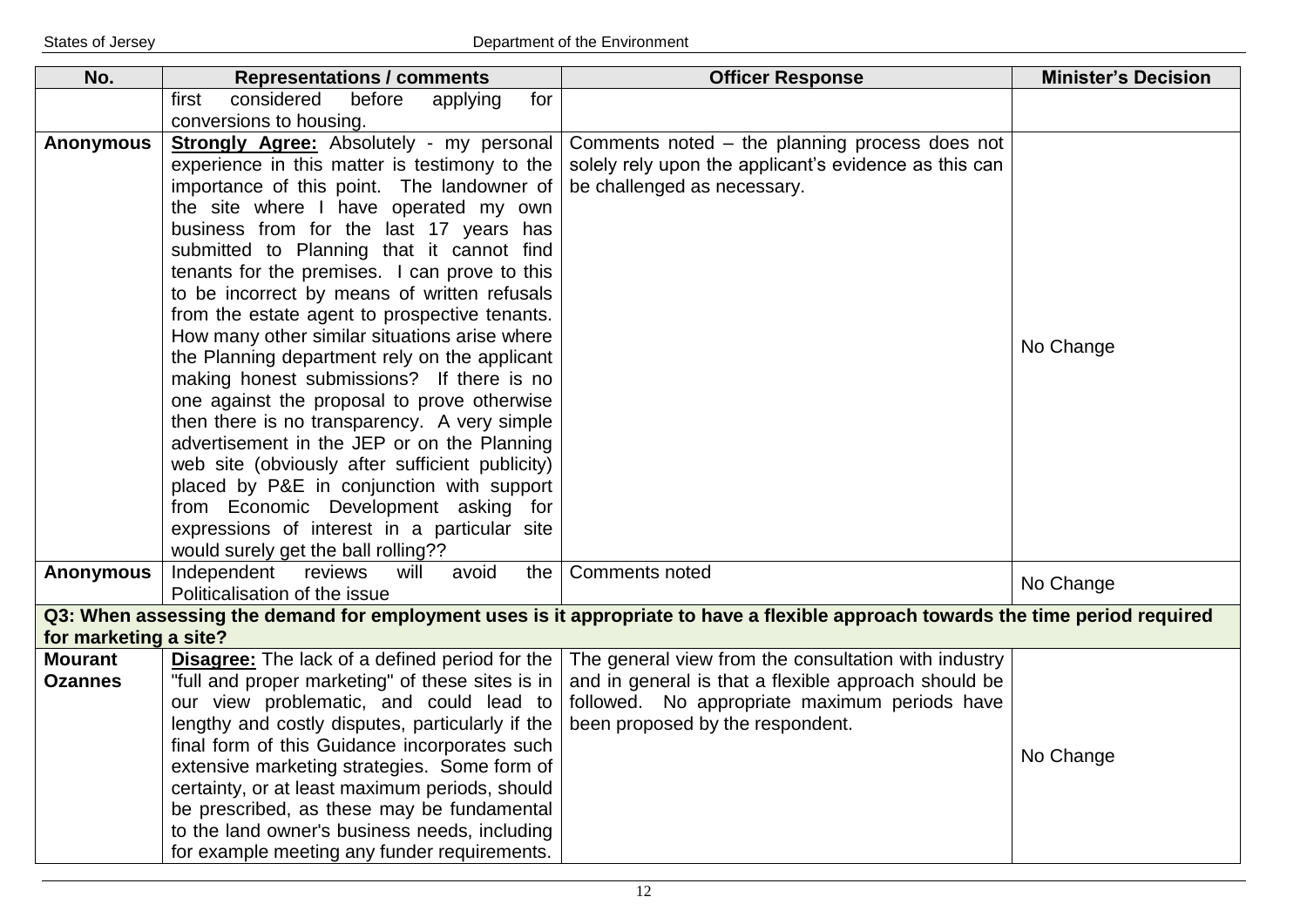| No.              | <b>Representations / comments</b>                                                                                                       | <b>Officer Response</b> | <b>Minister's Decision</b> |
|------------------|-----------------------------------------------------------------------------------------------------------------------------------------|-------------------------|----------------------------|
| <b>Anonymous</b> | Depends on the case and circumstances. We                                                                                               | Comments noted.         |                            |
|                  | are currently in a recession and it could be                                                                                            |                         |                            |
|                  | argued that there is little/no demand for                                                                                               |                         |                            |
|                  | employment uses - however when the                                                                                                      |                         |                            |
|                  | economy picks up, if employment sites have                                                                                              |                         |                            |
|                  | been allowed to change to other (residential)                                                                                           |                         |                            |
|                  | uses then the island has lost this resource.                                                                                            |                         | No Change                  |
|                  | Timescale needs to be realistic, robust and                                                                                             |                         |                            |
|                  | stand up to scrutiny. If a minimum period                                                                                               |                         |                            |
|                  | had to be picked then 6 months (minimum) is                                                                                             |                         |                            |
|                  | suggested. If an applicant is organised and                                                                                             |                         |                            |
|                  | well advised this is not unrealistic and could                                                                                          |                         |                            |
|                  | be accommodated into decision-making                                                                                                    |                         |                            |
|                  | process.                                                                                                                                |                         |                            |
| <b>Anonymous</b> | <b>Strongly Agree:</b> Wholeheartedly in favour of Comments noted                                                                       |                         |                            |
|                  | this point. Very often word of mouth travels                                                                                            |                         |                            |
|                  | faster than any other form of advertising and                                                                                           |                         |                            |
|                  | when it becomes known that a landowner                                                                                                  |                         |                            |
|                  | wishes to sell a site, with planning permission,                                                                                        |                         |                            |
|                  | there is often a buyer/developer waiting in the                                                                                         |                         |                            |
|                  | wings for that permit to come through before                                                                                            |                         |                            |
|                  | snapping up the site. Again, it would be easy                                                                                           |                         |                            |
|                  | for a landowner to claim little or no demand                                                                                            |                         | No Change                  |
|                  | for the site by insufficient, untimely or                                                                                               |                         |                            |
|                  | unappealing advertising for an insufficient                                                                                             |                         |                            |
|                  | period or at an inappropriate time, and then                                                                                            |                         |                            |
|                  | simply refusing potential tenants who may                                                                                               |                         |                            |
|                  | I believe there ought to be<br>apply.                                                                                                   |                         |                            |
|                  | documented proof of advertising methods                                                                                                 |                         |                            |
|                  | used, together with details of applications                                                                                             |                         |                            |
|                  | received so that the Planning officer can                                                                                               |                         |                            |
|                  | review the interest independently.<br>Q4: If you did not agree with question 3, what would be the appropriate minimum marketing period? |                         |                            |
| <b>Anonymous</b> | <b>3-6 months:</b> We would suggest a review of Comments noted                                                                          |                         |                            |
|                  | comparable policies in other jurisdictions but if                                                                                       |                         | No Change                  |
|                  | forced to make a suggestion, an appropriate                                                                                             |                         |                            |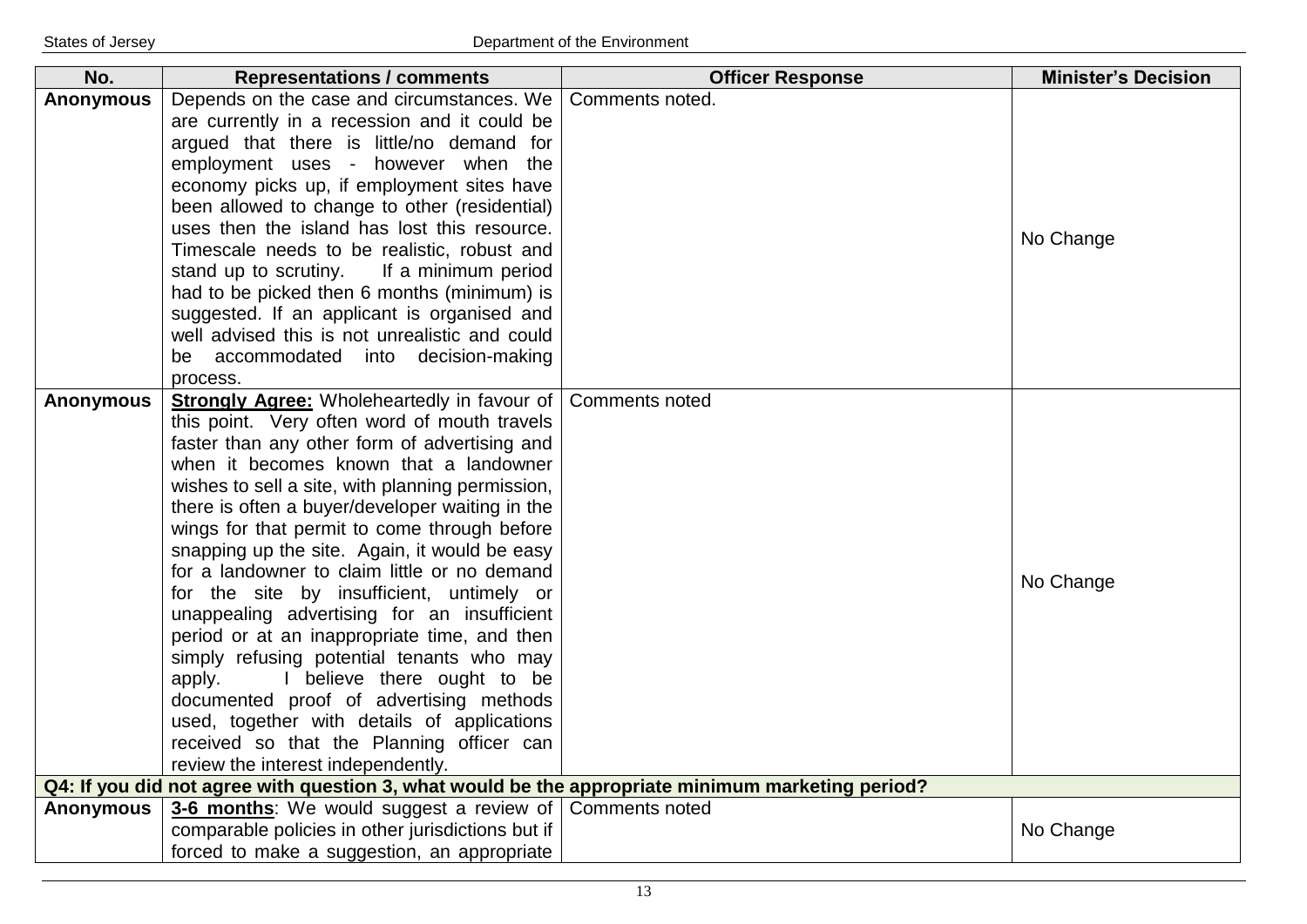| No.              | <b>Representations / comments</b>                                              | <b>Officer Response</b>                                                                                       | <b>Minister's Decision</b> |
|------------------|--------------------------------------------------------------------------------|---------------------------------------------------------------------------------------------------------------|----------------------------|
|                  | period might be 3-6 months, with exemptions                                    |                                                                                                               |                            |
|                  | extensions<br>available<br>in<br>certain<br><b>or</b>                          |                                                                                                               |                            |
|                  | circumstances considered on a case by case                                     |                                                                                                               |                            |
|                  | with a right to<br>request<br>basis,<br>an                                     |                                                                                                               |                            |
|                  | appeal/reconsideration.                                                        |                                                                                                               |                            |
| <b>Anonymous</b> | 6-9 months: see answer to Q3                                                   | <b>Comments noted</b>                                                                                         | No Change                  |
| <b>Anonymous</b> | More than 12 months: Depending on the                                          | <b>Comments noted</b>                                                                                         |                            |
|                  | size of the site and the previous use/potential                                |                                                                                                               |                            |
|                  | Again, I only have my personal first<br>uses.                                  |                                                                                                               |                            |
|                  | hand experience to relate to and with this in                                  |                                                                                                               |                            |
|                  | mind, the Devil site at St Peter, whilst let to                                |                                                                                                               |                            |
|                  | one main retailer in the past, does lend itself                                |                                                                                                               |                            |
|                  | to multi uses but this is not being explored by                                |                                                                                                               |                            |
|                  | the owner, despite several interested parties                                  |                                                                                                               |                            |
|                  | having made approaches and applications in                                     |                                                                                                               | No Change                  |
|                  | writing, all of which have been ignored or                                     |                                                                                                               |                            |
|                  | refused.<br>I believe it is the duty of the                                    |                                                                                                               |                            |
|                  | department<br><b>Planning</b><br>and<br>Economic                               |                                                                                                               |                            |
|                  | Development to take any step to discourage                                     |                                                                                                               |                            |
|                  | and prevent a similar course of action being                                   |                                                                                                               |                            |
|                  | allowed to continue and to be satisfied that all                               |                                                                                                               |                            |
|                  | avenues have been explored prior to allowing                                   |                                                                                                               |                            |
|                  | the loss of employment sites.                                                  |                                                                                                               |                            |
|                  | Q5: Is the form of the planning guidance clear and easy to understand and use? |                                                                                                               |                            |
| <b>Mourant</b>   | Disagree: The guidance could, in our view,                                     | The document needs to be comprehensive and                                                                    |                            |
| <b>Ozannes</b>   | benefit from simplification into various                                       | separating elements that are co-dependent may not                                                             |                            |
|                  | separate sheets with basic charts showing the                                  | be helpful. The document has been reviewed and                                                                | Minor changes made to      |
|                  | various obligations of the applicant in each                                   | some minor setting changes and amendments have                                                                | improve clarity and        |
|                  | case (once in final form). Some sections                                       | been made in order to improve form and clarity of                                                             | layout                     |
|                  | repeat others, or deal with the same points as                                 | the guidance document.                                                                                        |                            |
|                  | another, but are worded slightly differently,                                  |                                                                                                               |                            |
|                  | which could cause confusion.                                                   |                                                                                                               |                            |
|                  |                                                                                | Q6: Please indicate any additional information that you think is needed that is not in the guidance document. |                            |
| <b>Mourant</b>   |                                                                                | The exemption available on grounds of the Comments noted. However, the definition of                          |                            |
| <b>Ozannes</b>   |                                                                                | "overall benefit to the community" could   community benefit is too wide to be adequately set                 | No Change                  |
|                  |                                                                                | benefit from further guidance showing what out within the guidance document and applications                  |                            |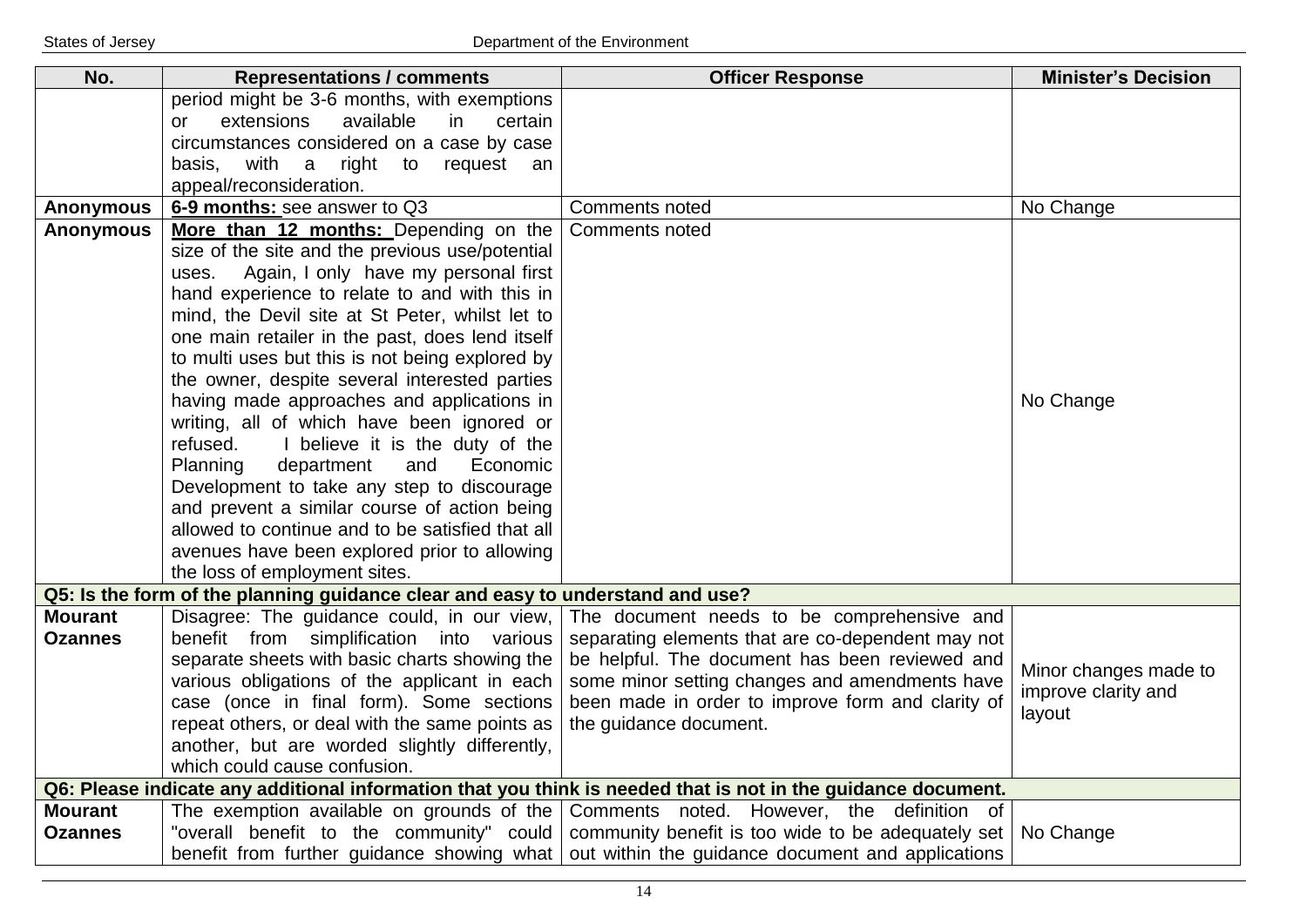| No.              | <b>Representations / comments</b>                             | <b>Officer Response</b>                             | <b>Minister's Decision</b> |
|------------------|---------------------------------------------------------------|-----------------------------------------------------|----------------------------|
|                  | this means and how it could be satisfied. The                 | where a community benefit is being put forward will |                            |
|                  | use of defined terms, as in legal documents,                  | be considered on a site/case by site/case basis.    |                            |
|                  | could be very useful as there are a number of                 |                                                     |                            |
|                  | terms that could be defined for greater clarity.              |                                                     |                            |
|                  | The use of the words "reasonable" or                          |                                                     |                            |
|                  | "suitable" period (without declaring in who's                 |                                                     |                            |
|                  | view or judged by which criteria), should be                  |                                                     |                            |
|                  | avoided and tightened up where possible.                      |                                                     |                            |
| <b>Anonymous</b> | If the Panel/minister decide to make a                        | Comments noted – this is a general procedural       |                            |
|                  | decision that is contrary to the policy then                  | issue related to planning decisions.                | No Change                  |
|                  | clear reasons will be given to explain why.                   |                                                     |                            |
| <b>Anonymous</b> | I think you have it about right but a shift in Comments noted |                                                     |                            |
|                  | emphasis is needed as at present the default                  |                                                     |                            |
|                  | mindset is "housing" when it should really be                 |                                                     |                            |
|                  | "employment/food security" and I welcome                      |                                                     | No Change                  |
|                  | this long overdue review of this important                    |                                                     |                            |
|                  | subject.                                                      |                                                     |                            |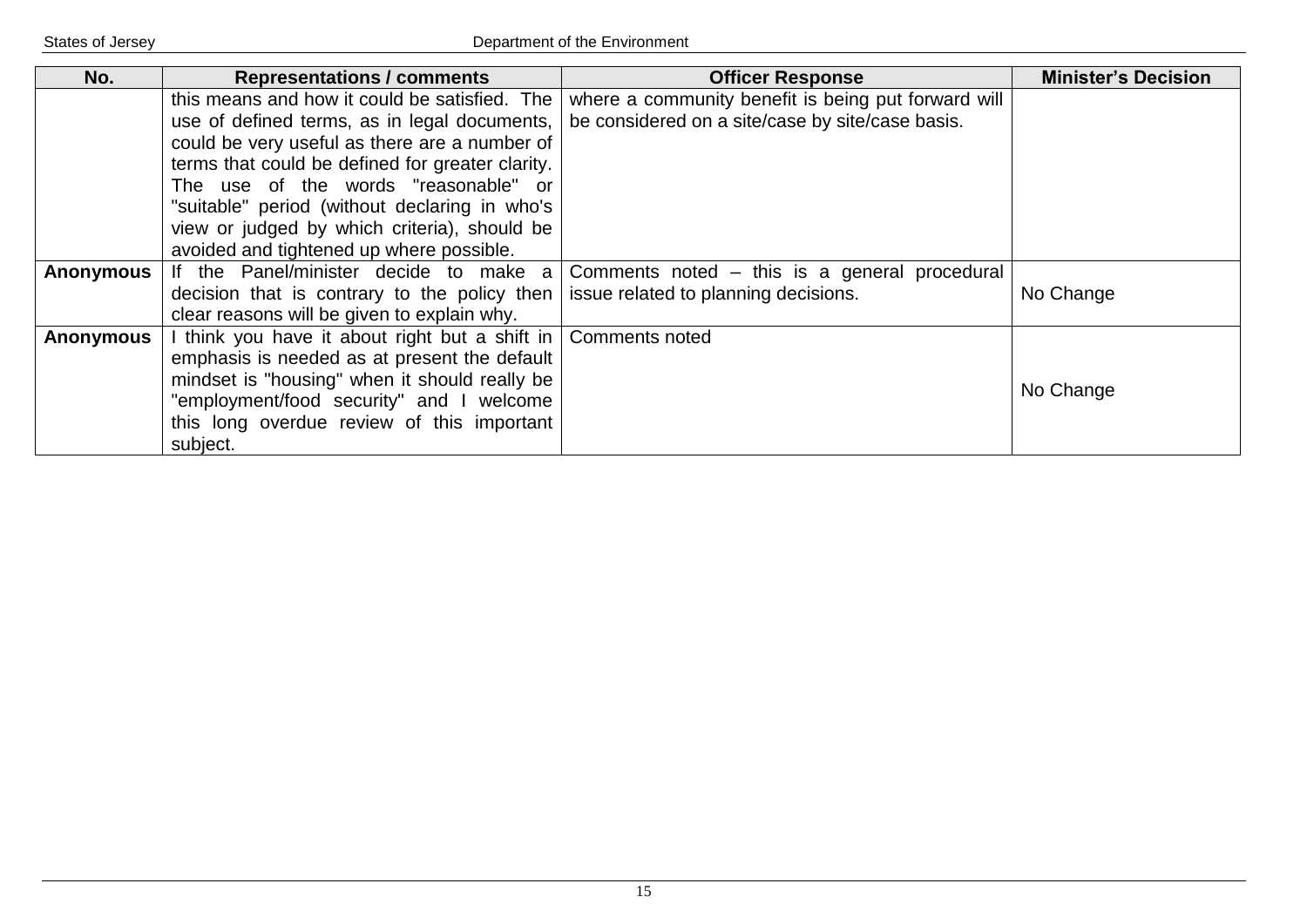# **C) General comments made by consultees – with responses**

| Rep<br>No.      | <b>Representations / comments</b>                                                                                                                                                                                                                                                                                                                                                                                                                                                                                                                                                                                                                                                                                                                                                                                                                                                                                                                                                                                                                                                                                                                            | <b>Officer Response</b>                                                                                                                                                                                                                                                                                                                                                                                                                                                                                                                                                                                                                                                                                                                                    | Minister's<br><b>Decision</b> |
|-----------------|--------------------------------------------------------------------------------------------------------------------------------------------------------------------------------------------------------------------------------------------------------------------------------------------------------------------------------------------------------------------------------------------------------------------------------------------------------------------------------------------------------------------------------------------------------------------------------------------------------------------------------------------------------------------------------------------------------------------------------------------------------------------------------------------------------------------------------------------------------------------------------------------------------------------------------------------------------------------------------------------------------------------------------------------------------------------------------------------------------------------------------------------------------------|------------------------------------------------------------------------------------------------------------------------------------------------------------------------------------------------------------------------------------------------------------------------------------------------------------------------------------------------------------------------------------------------------------------------------------------------------------------------------------------------------------------------------------------------------------------------------------------------------------------------------------------------------------------------------------------------------------------------------------------------------------|-------------------------------|
|                 | <b>Alan Miller</b>                                                                                                                                                                                                                                                                                                                                                                                                                                                                                                                                                                                                                                                                                                                                                                                                                                                                                                                                                                                                                                                                                                                                           |                                                                                                                                                                                                                                                                                                                                                                                                                                                                                                                                                                                                                                                                                                                                                            |                               |
| EL <sub>1</sub> | Initial reaction is that this Policy is likely to be at odds with<br>other policies (ie:- in the case of Gros Puits the removal of an<br>obvious 'bad neighbour' in the wrong location)---Gros Puits is<br>not a loss but a relocation proposal which would most likely<br>lead to greater employment opportunities not less---and then<br>lead on to the provision of housing, which would not just<br>present more homes, but also finance and support the<br>relocation and construction of fully compliant modern re-<br>cycling facilities elsewhere in order to meet the States own<br>stated WM policies and requirements.<br>I've re-examined<br>the E1 and SP5 statements and find they're quite general,<br>and specific circumstances (and GP is a good example)<br>would need to be taken into account. We've not been allowed<br>to extend GP which is also a reason for the proposed re-<br>location and I feel it would be doubtful if P+E would allow a<br>different user to occupy the sheds we're trying to remove---<br>which (if ever approved) in turn would not provide the funding<br>for the 'lock stock and barrel' move elsewhere. | I t is inappropriate to consider specific sites as part of<br>this consultation on the draft employment land SPG,<br>however, in general terms, the policy allows for bad<br>neighbour uses to be re-located or even replaced with<br>uses that are deemed to be more acceptable, subject to<br>meeting the criteria of other policies in the plan, most<br>notably the spatial strategy.<br>If a scheme can demonstrate that the existing<br>employment use can be replaced or even increased<br>elsewhere, again subject to subject to meeting the<br>criteria of other policies in the plan, most notably the<br>spatial strategy, then this would be a material<br>consideration in the decision process and may not be in<br>conflict with policy E1. | No.<br>Change                 |
|                 |                                                                                                                                                                                                                                                                                                                                                                                                                                                                                                                                                                                                                                                                                                                                                                                                                                                                                                                                                                                                                                                                                                                                                              | <b>Mike Waddington</b>                                                                                                                                                                                                                                                                                                                                                                                                                                                                                                                                                                                                                                                                                                                                     |                               |
| EL <sub>2</sub> | am concerned that this policy will be too onerous and<br>restrictive on development in St Helier. Towns and cities grow<br>largely through economic endeavours not regulatory ones,<br>unless on masterplan or government tax-break initiative<br>scales.<br>This policy seems to tinker with market forces on one hand,<br>yet offer very little joined-up government assistance with the<br>other.                                                                                                                                                                                                                                                                                                                                                                                                                                                                                                                                                                                                                                                                                                                                                         | Employment land is a finite resource and it is right that it<br>should be protected. The policy only relates to<br>employment uses moving to other non employment uses<br>of offices<br>(with<br>exception<br>the<br>and<br>tourist<br>accommodation) and has built in tests to consider<br>alternative uses, such as housing.<br>The re-generation of the town is an important objective<br>of the Island Plan and will be the catalyst for positive<br>and sustainable developments that will meet many of<br>the policy objectives in the Island plan, including policy<br>E1.                                                                                                                                                                          | No<br>Change                  |
| EL <sub>3</sub> | disagree strongly that the applicant should be responsible                                                                                                                                                                                                                                                                                                                                                                                                                                                                                                                                                                                                                                                                                                                                                                                                                                                                                                                                                                                                                                                                                                   | Evidence from the applicant is explicitly required in order   No                                                                                                                                                                                                                                                                                                                                                                                                                                                                                                                                                                                                                                                                                           |                               |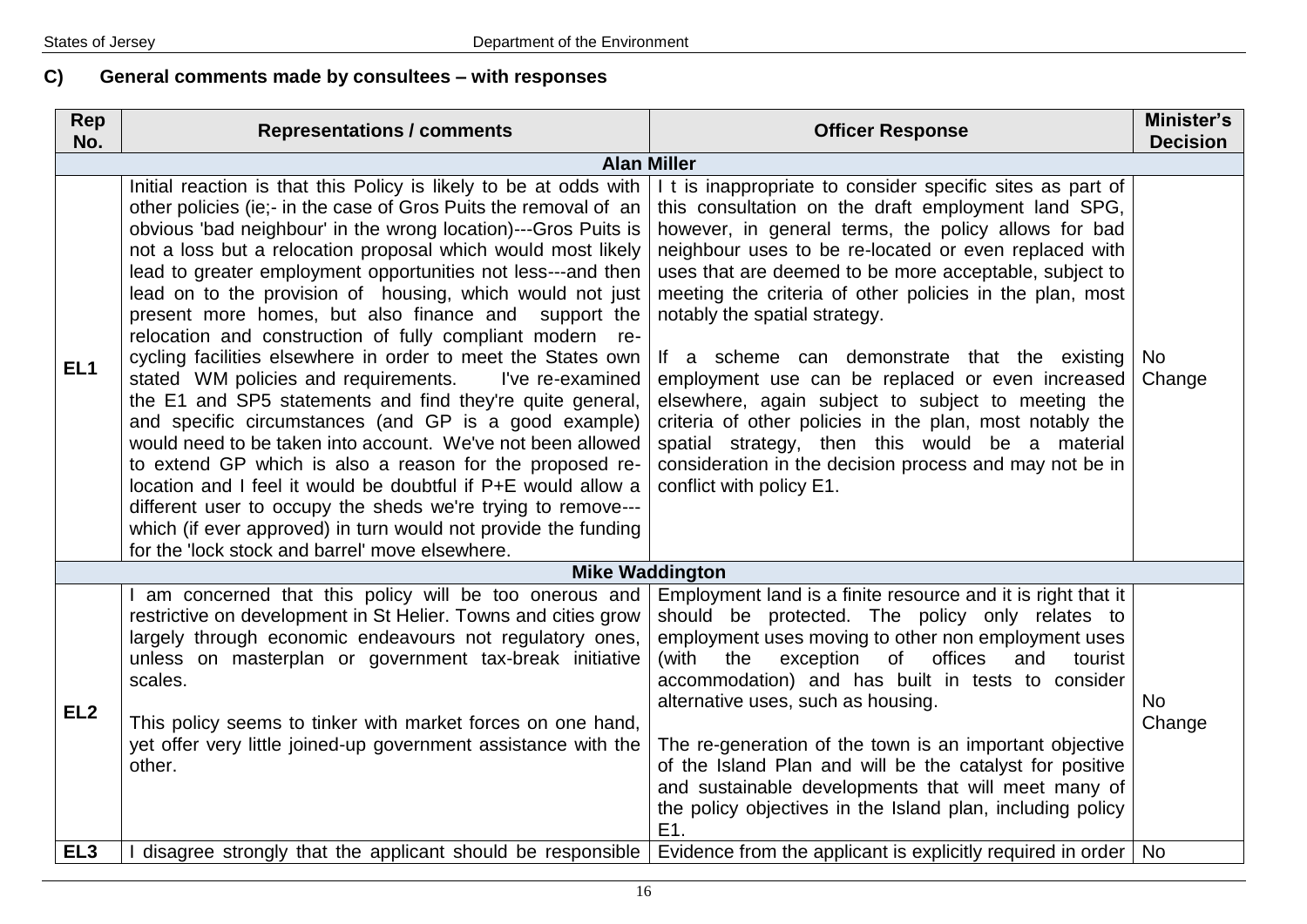| Rep<br>No.      | <b>Representations / comments</b>                                                                                                                                                                                                                                                                                                                                            | <b>Officer Response</b>                                                                                                                                                                                                                                                                                                                                                                                                                                                                                                                                                                                              | Minister's<br><b>Decision</b> |
|-----------------|------------------------------------------------------------------------------------------------------------------------------------------------------------------------------------------------------------------------------------------------------------------------------------------------------------------------------------------------------------------------------|----------------------------------------------------------------------------------------------------------------------------------------------------------------------------------------------------------------------------------------------------------------------------------------------------------------------------------------------------------------------------------------------------------------------------------------------------------------------------------------------------------------------------------------------------------------------------------------------------------------------|-------------------------------|
|                 | for 'proving his case' in relation to whether employment land<br>is still viable.<br>My understanding is that the Planning Law should seek to<br>presume in favour of development, subject to policy fit, yet<br>often we experience the exact opposite.                                                                                                                     | to assess an application against the criteria set out in<br>the policy. This is no different to other policies in the<br>plan.<br>Under the 2002 Planning and Building (Jersey) law, the                                                                                                                                                                                                                                                                                                                                                                                                                             | Change                        |
|                 |                                                                                                                                                                                                                                                                                                                                                                              | Island plan is the primary consideration and any<br>departure from it should be officially justified and<br>remains open to challenge.                                                                                                                                                                                                                                                                                                                                                                                                                                                                               |                               |
| EL <sub>4</sub> | The process proposed in this paper will slow down the whole<br>planning and development process down even more. It is<br>already currently far too slow, but this initiative will add to the<br>burden and stifle regeneration. This contradicts the Island<br>Plan 2011 aspirations to concentrate development, and in<br>particular residential development, in St Helier. | It is recommended that in order to minimise any<br>potential delays in assessing applications all relevant<br>SPG documents are considered by the applicant and,<br>where appropriate, pre-application advice is sought to<br>ensure that when schemes are submitted they have all<br>of the required information elements.                                                                                                                                                                                                                                                                                          | No<br>Change                  |
|                 |                                                                                                                                                                                                                                                                                                                                                                              | Applications that do not have the appropriate information<br>will inevitably be delayed.                                                                                                                                                                                                                                                                                                                                                                                                                                                                                                                             |                               |
| EL <sub>5</sub> | The States should be looking to speed up this whole process<br>and make it more reliable, not slow it down. in short, in these<br>tough economic times in particular<br>the States should be<br>seeking to encourage developments in St Helier, but I believe<br>the impact of this policy will do the exact opposite.                                                       | The policy was approved by the States of Jersey to<br>protect the existing supply of employment land, and this<br>SPG seeks to clearly outline the required evidence basis<br>in order to demonstrate that alternative uses should be<br>considered. Where there is proven evidence that it is no<br>longer appropriate to retain an employment site for<br>employment uses then alternative can be considered.<br>Developments wishing to go from office or tourism<br>accommodation use or existing employment sites<br>wishing to change to an alternative employment use, will<br>not be subject to this policy. | No<br>Change                  |
| EL6             | in particular derelict sites it seems to me should carry more of<br>a presumption in favour of a change of use- in fact, I believe<br>that if they are derelict they are not employing people and<br>therefore there use has actually changed anyway.                                                                                                                        | Derelict employment sites may still have a viable<br>employment use and this should be explored before an<br>alternative use such as housing is considered.                                                                                                                                                                                                                                                                                                                                                                                                                                                          | No<br>Change                  |
| EL7             | This policy will I believe kill-off the 'windfall' housing sites in St<br>Helier, as well as significantly encumbering the aspirations of<br>the North of Town Masterplan.                                                                                                                                                                                                   | Many of the significant sites identified in the town<br>capacity study were either outworn office or hotel sites,<br>which are excempt from policy E1. The policy still allows                                                                                                                                                                                                                                                                                                                                                                                                                                       | <b>No</b><br>Change           |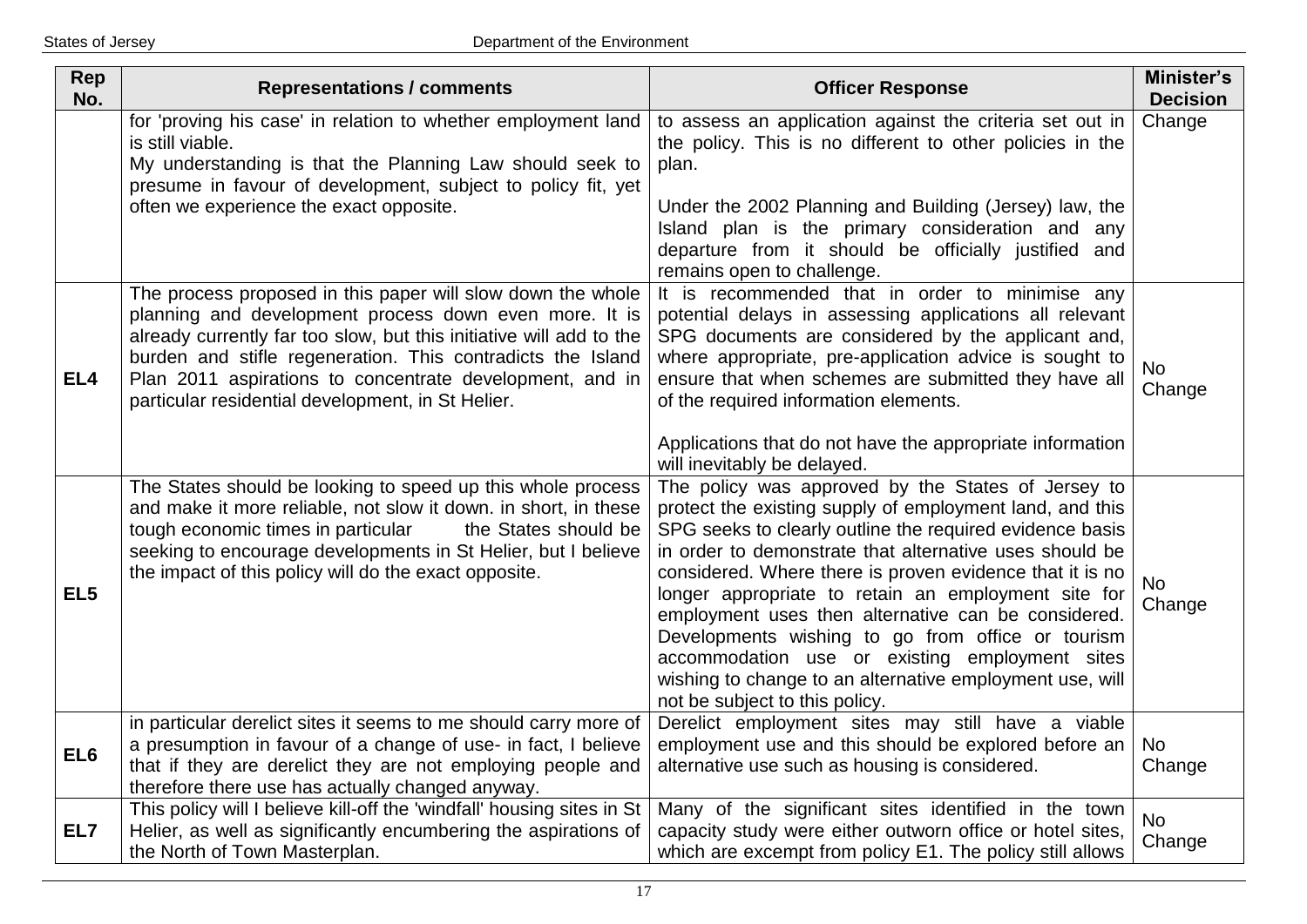| Rep<br>No.      | <b>Representations / comments</b>                                                                                                                                                                                                                                                                                                                                                                                                                                                                                                                                                                                                                                                                                                                                                                                                                                                                                                                                                                                                                                                                                                                        | <b>Officer Response</b>                                                                                                                                                                                                                                                                                                                                                                                                                                                                                                                                                                                                                                                                                                                                                                                                                                                                                                                                                                                                                                                                                                                                                                                                                       | Minister's<br><b>Decision</b> |
|-----------------|----------------------------------------------------------------------------------------------------------------------------------------------------------------------------------------------------------------------------------------------------------------------------------------------------------------------------------------------------------------------------------------------------------------------------------------------------------------------------------------------------------------------------------------------------------------------------------------------------------------------------------------------------------------------------------------------------------------------------------------------------------------------------------------------------------------------------------------------------------------------------------------------------------------------------------------------------------------------------------------------------------------------------------------------------------------------------------------------------------------------------------------------------------|-----------------------------------------------------------------------------------------------------------------------------------------------------------------------------------------------------------------------------------------------------------------------------------------------------------------------------------------------------------------------------------------------------------------------------------------------------------------------------------------------------------------------------------------------------------------------------------------------------------------------------------------------------------------------------------------------------------------------------------------------------------------------------------------------------------------------------------------------------------------------------------------------------------------------------------------------------------------------------------------------------------------------------------------------------------------------------------------------------------------------------------------------------------------------------------------------------------------------------------------------|-------------------------------|
|                 | I fully accept the validity of ensuring an adequate supply of                                                                                                                                                                                                                                                                                                                                                                                                                                                                                                                                                                                                                                                                                                                                                                                                                                                                                                                                                                                                                                                                                            | for other employment uses to be developed into non<br>employment uses, such as housing, subject to the<br>various tests.<br>Comments noted, specifically with regards to;                                                                                                                                                                                                                                                                                                                                                                                                                                                                                                                                                                                                                                                                                                                                                                                                                                                                                                                                                                                                                                                                     |                               |
| EL <sub>8</sub> | employment land and sites, but this policy seems short<br>sighted. Other initiatives might be considered, eg:<br>Master planning La Collette or re-zoning low grade<br>(a)<br>land elsewhere (possibly out of town?) to create a proper B1<br>Light Industrial / Business Park.<br>Using States-owned sites for this purpose. The current<br>(b)<br>thinking seems to be dominated by affordable homes.<br>Encouraging live-work units, by way of tax-breaks and<br>(c)<br>planning-breaks. Working from home has many advantages,<br>and i wonder if States research has defined the future trend in<br>terms of likely numbers?<br>What encouragement does the North of Town<br>(d)<br>Masterplan give to developers to include live-work units?<br>Could there be a planning initiative to encourage<br>(e)<br>ground floor workplace units/small offices etc. in lieu of shops<br>in areas of town where retail is struggling,<br>like<br>La<br>Colomberie? Clearly the loss of retail vitality would need to be<br>assessed, and this could be done in conjunction with the<br>Town Centre Manager as he has footfall statistics for most<br>areas. | The master planning of both the harbour and<br>(a)<br>airport land is being undertaken as part of the<br>2011 Island plan proposals 12 &13 and this may<br>yield some additional employment based land<br>uses.<br>(b)<br>Some<br><b>States</b><br>owned<br>land<br>will<br>generate<br>employment land uses (see (a)). Affordable<br>housing is another important land use requirement<br>identified and it is appropriate for States owned<br>land to provide some of this need.<br>This is an area that has some merit, although<br>(c)<br>some of this falls outside of the remits of the<br>planning department. Applications for a live-work<br>use can be considered under the existing policy<br>regime (policy EO4): Businesses run from Home)<br>and could form part of the evidence base for a<br>mixed use site as identified in policy E1.<br>(d)<br>The North of town master plan encourages this<br>but, as all land use, will be subject to the prevailing<br>market demand for such units.<br>The current policy regime would allow for such<br>(e)<br>uses within the office other small scale office<br>development (policy EO3) and so in the case of la<br>Colomberie office uses at ground floor may be<br>appropriate. | No<br>Change                  |
|                 | <b>Peter Thorne</b>                                                                                                                                                                                                                                                                                                                                                                                                                                                                                                                                                                                                                                                                                                                                                                                                                                                                                                                                                                                                                                                                                                                                      |                                                                                                                                                                                                                                                                                                                                                                                                                                                                                                                                                                                                                                                                                                                                                                                                                                                                                                                                                                                                                                                                                                                                                                                                                                               |                               |
| EL <sub>9</sub> | The supplementary guidance, in my view, seeks to extend the   The Department is of the view that the SPG is legally   No                                                                                                                                                                                                                                                                                                                                                                                                                                                                                                                                                                                                                                                                                                                                                                                                                                                                                                                                                                                                                                 |                                                                                                                                                                                                                                                                                                                                                                                                                                                                                                                                                                                                                                                                                                                                                                                                                                                                                                                                                                                                                                                                                                                                                                                                                                               |                               |
|                 |                                                                                                                                                                                                                                                                                                                                                                                                                                                                                                                                                                                                                                                                                                                                                                                                                                                                                                                                                                                                                                                                                                                                                          |                                                                                                                                                                                                                                                                                                                                                                                                                                                                                                                                                                                                                                                                                                                                                                                                                                                                                                                                                                                                                                                                                                                                                                                                                                               |                               |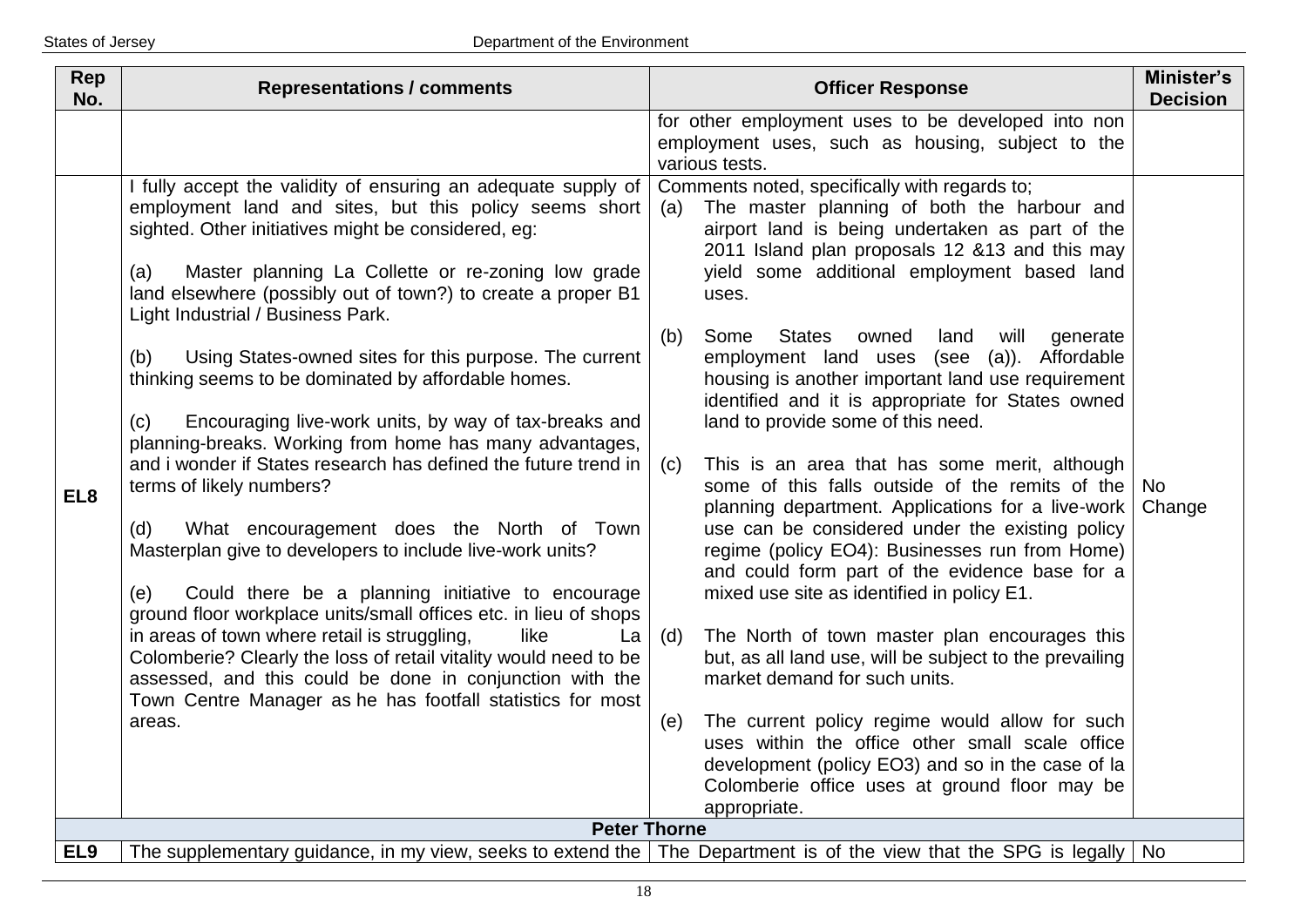| Rep<br>No. | <b>Representations / comments</b>                                                                                                                                                                                                                                                                                                                                                                                                                                                                                                                                                                                                                                                                                                                                   | <b>Officer Response</b>                                                                                                                                                                                                                                                                                                                                                                                                                                                                                                                                                                                                                                                                                                                                                                                                                                                                                                                                                                                                                                                                                                                                          | Minister's<br><b>Decision</b> |
|------------|---------------------------------------------------------------------------------------------------------------------------------------------------------------------------------------------------------------------------------------------------------------------------------------------------------------------------------------------------------------------------------------------------------------------------------------------------------------------------------------------------------------------------------------------------------------------------------------------------------------------------------------------------------------------------------------------------------------------------------------------------------------------|------------------------------------------------------------------------------------------------------------------------------------------------------------------------------------------------------------------------------------------------------------------------------------------------------------------------------------------------------------------------------------------------------------------------------------------------------------------------------------------------------------------------------------------------------------------------------------------------------------------------------------------------------------------------------------------------------------------------------------------------------------------------------------------------------------------------------------------------------------------------------------------------------------------------------------------------------------------------------------------------------------------------------------------------------------------------------------------------------------------------------------------------------------------|-------------------------------|
|            | scope and definition of "employment land" in Strategic Policy<br>5 and Policy E1 which, literally, is land on which employment<br>occurs. For the policy to apply to an application, that is the<br>only criterion – somebody must be employed at the premises.<br>If that criterion cannot be met, the policy is irrelevant, and if<br>applied would be ultra vires. Section 5 of the guidance refers<br>to "employment-related activities" (whatever that means) and<br>generally seeks to extend the meaning of Employment land.<br>In short, the policy is constrained by the definition in E1, and<br>cannot be extended in its scope by SPG. Remember the<br>legal problems we had with the Enabling Development Policy<br>under the Rural Economic Strategy. | compliant with the 2002 Planning and Building (Jersey)<br>law.<br>Although it is ultimately a matter for the court to<br>adjudicate, the Department considers that the draft<br>guidance does not intend to extend the application of<br>policy E1 and SP5 of the Island Plan. In other words, the<br>position of the draft Employment Land Guidance deals<br>with how the policy is operated under policy E1 rather<br>than devising a further exception test. The guidance is<br>therefore what an applicant is required to do in order to<br>overcome the presumption against the loss of land for<br>employment within the express terms of policy E1.                                                                                                                                                                                                                                                                                                                                                                                                                                                                                                       | Change                        |
|            |                                                                                                                                                                                                                                                                                                                                                                                                                                                                                                                                                                                                                                                                                                                                                                     | With regards to Mr. Thorne's view that the words<br>"existing employment land" mean that the land has to be<br>in actual use at the time of a planning application, the<br>Department considers that this is far too narrow a view<br>and that the plain reading of policy SP5 does not<br>support this. Paragraph 2 refers to vacant and<br>underused existing employment land. Taking the first<br>scenario, a vacant site means that there will be no one<br>employed on the site at present, however if a factory<br>were to close for example, does that mean that is<br>ceases to be a factory because there is nobody working<br>there the day after it closes? This is not the intention or<br>purposes of the policy, which is further supported in<br>terms of paragraph 3 because the Strategic Policy<br>requires the provision of sufficient land and development<br>opportunities for new and existing employment use.<br>Further support for this view can be found in the wording<br>of policy E1, which does not refer to the expression<br>employment land but rather opens<br>with<br>the<br>sentence"There will be a presumption against the |                               |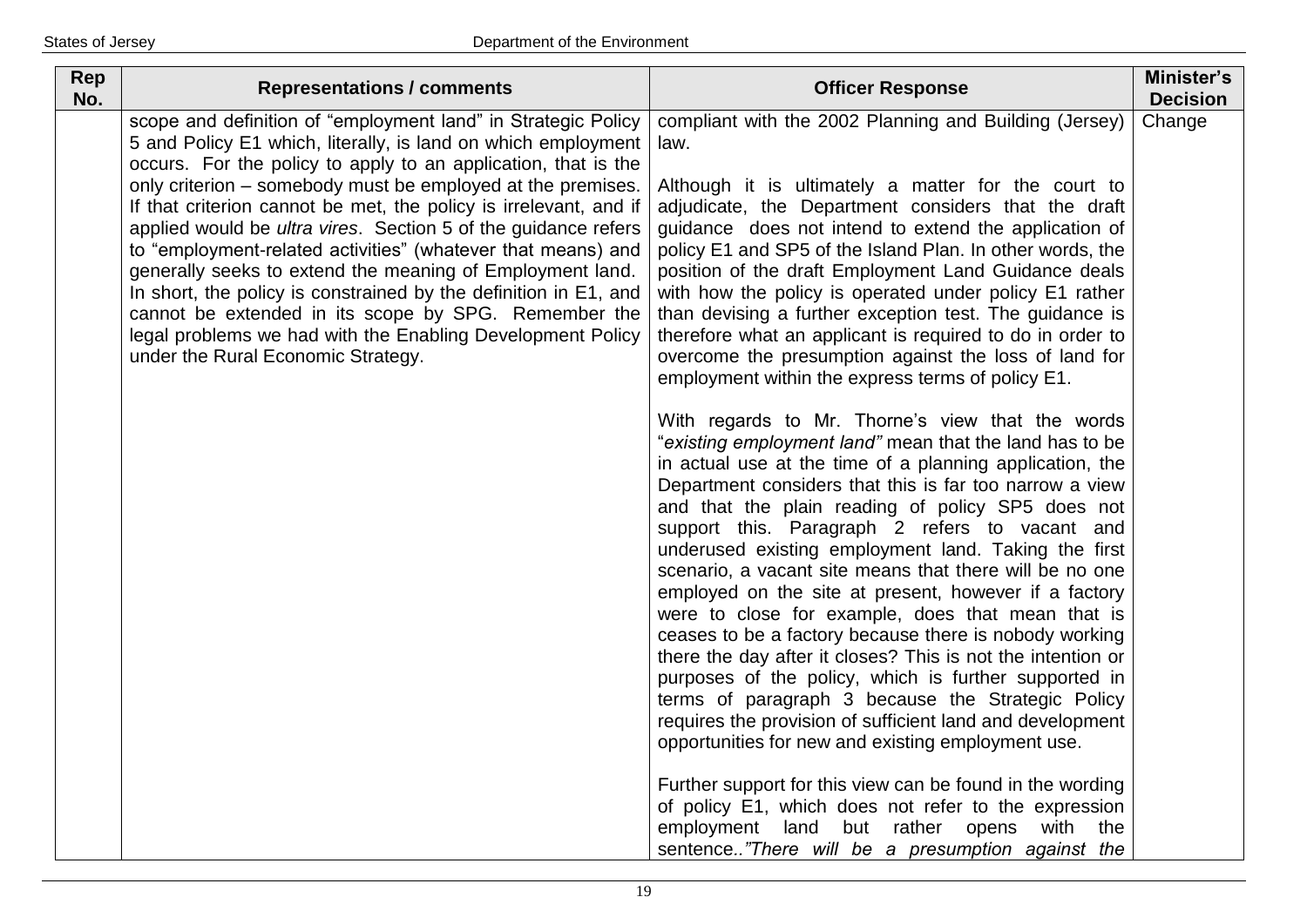| Rep<br>No.  | <b>Representations / comments</b>                                                                                                                                                                                                                                                                                                                                                                                                                                                                                                                                                                                                  | <b>Officer Response</b>                                                                                                                                                                                                                                                                                                                                                                             | Minister's<br><b>Decision</b> |
|-------------|------------------------------------------------------------------------------------------------------------------------------------------------------------------------------------------------------------------------------------------------------------------------------------------------------------------------------------------------------------------------------------------------------------------------------------------------------------------------------------------------------------------------------------------------------------------------------------------------------------------------------------|-----------------------------------------------------------------------------------------------------------------------------------------------------------------------------------------------------------------------------------------------------------------------------------------------------------------------------------------------------------------------------------------------------|-------------------------------|
|             |                                                                                                                                                                                                                                                                                                                                                                                                                                                                                                                                                                                                                                    | development which results in the loss of land for<br>employment use" It is therefore the Department's<br>view that this terminology sits comfortably with the<br>purpose and intention of the policy to ensure that<br>competing interests in favour of land being available for<br>employment purposes, is not then undermined by a<br>narrow construction.                                        |                               |
|             |                                                                                                                                                                                                                                                                                                                                                                                                                                                                                                                                                                                                                                    | The legal issues related to the earlier guidance on<br>enabling development were about consistency with the<br>2002 Island plan and are not considered relevant or<br>applicable in the case of this guidance, which is entirely<br>consistent with the 2011 Island Plan, as set out above.                                                                                                         |                               |
| <b>EL10</b> | consider that the SPG is wanting in so far as it does not<br>explain how the land use priorities for housing development<br>and creating employment will be assessed on a site-by-site<br>basis. Paragraph 5.4, ironically, refers to the provision of new<br>homes, but the rest of the document seeks to prevent them<br>being created! I am aware of housing developments that are<br>being kicked-back because of Policy E1, even on sites where<br>there is no employment and the policy does not apply, when<br>far more employment will be retained in the development<br>companies than will ever be created by Policy E1. | The guidance document is specifically aimed at<br>providing additional information on employment land<br>related applications.<br>Employment land is a finite resource and the States   No<br>have determined that it should be protected. Sufficient<br>housing development land has been identified in the<br>Island plan and it is not expected to compete with land<br>for employment purposes. | Change                        |
| <b>EL11</b> | The corollary of this is that if employment land is retained as<br>employment land, and the way the SPG is worded that is the<br>intention, at any cost, then the Island will never achieve the<br>housing targets in the Island Plan. How many sites in the<br>Town Capacity Survey will no longer be available for housing,<br>because of Policy E1? Probably most of them! There needs<br>to be a better mechanism for deciding which employment<br>sites are suitable for housing use.                                                                                                                                         | Many of the significant sites identified in the town<br>capacity study were either outworn office or hotel sites,<br>which are exempt from policy E1. The policy allows for<br>other employment uses to be developed into non<br>employment uses, such as housing, subject to the<br>various tests set out in the policy as detailed in the<br>guidance.                                            | No.<br>Change                 |
| <b>EL12</b> | I am aware that the Department itself is proposing housing<br>development on employment sites (eg. Summerland and the<br>Ambulance Station) in the recently launched draft SPG. This<br>is inequitable, and discriminates against the private sector. If                                                                                                                                                                                                                                                                                                                                                                           | Policy E1 still applies to States owned sites and will be<br>subject to the same tests. Any release of employment   No<br>land for development to other purposes will require<br>appropriate justification relative to the requirements of                                                                                                                                                          | Change                        |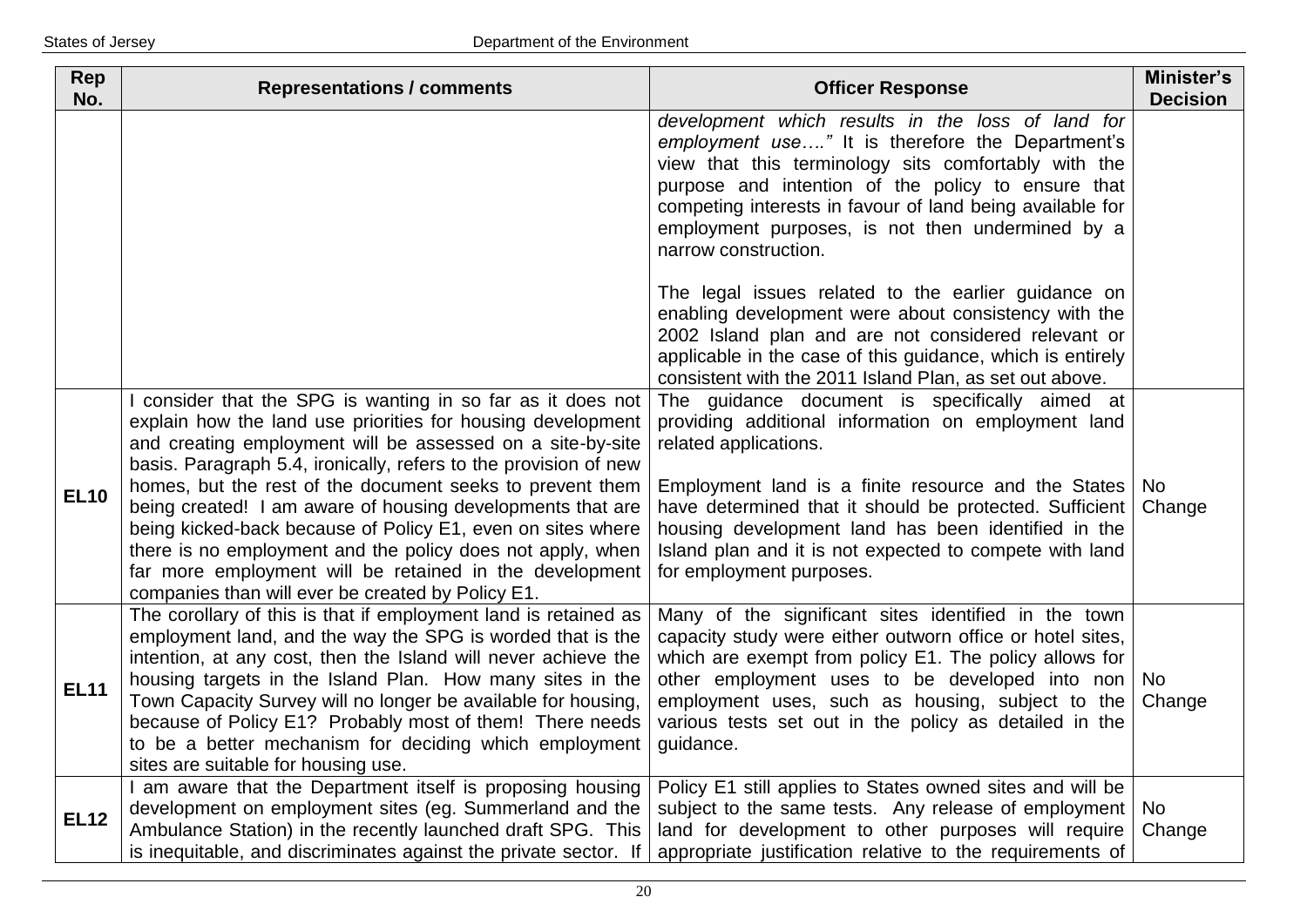| <b>Rep</b><br>No. | <b>Representations / comments</b>                                                                                                                                                                                                                                                                                                                                                                                                                                                 | <b>Officer Response</b>                                                                                                                                                                                                                                                                                                                                                                                                                                                                                                                                                                                                                                                                          | Minister's<br><b>Decision</b> |
|-------------------|-----------------------------------------------------------------------------------------------------------------------------------------------------------------------------------------------------------------------------------------------------------------------------------------------------------------------------------------------------------------------------------------------------------------------------------------------------------------------------------|--------------------------------------------------------------------------------------------------------------------------------------------------------------------------------------------------------------------------------------------------------------------------------------------------------------------------------------------------------------------------------------------------------------------------------------------------------------------------------------------------------------------------------------------------------------------------------------------------------------------------------------------------------------------------------------------------|-------------------------------|
|                   | the States can build homes on employment land, then so<br>should everybody else.                                                                                                                                                                                                                                                                                                                                                                                                  | the policy. This is addressed in the draft development<br>briefs.                                                                                                                                                                                                                                                                                                                                                                                                                                                                                                                                                                                                                                |                               |
| <b>EL12</b>       | I consider that Section 6 will prevent sites being used for any<br>beneficial use as the market tests are too onerous. There is<br>no way of 'getting over the bar' the way it is written.                                                                                                                                                                                                                                                                                        | The marketing is just one of the tests and is there to be<br>fair and equitable in order to ensure that sites are truly<br>unviable and no longer required for an employment use.                                                                                                                                                                                                                                                                                                                                                                                                                                                                                                                | <b>No</b><br>Change           |
| <b>EL13</b>       | Finally, even if the policy is adopted as drafted, I will be<br>surprised if there will be a sufficient number of takers for the<br>employment premises retained in that use.                                                                                                                                                                                                                                                                                                     | This is part of the evidence base and if sites are<br>genuinely unviable for employment use then alternatives<br>uses can be considered.                                                                                                                                                                                                                                                                                                                                                                                                                                                                                                                                                         | <b>No</b><br>Change           |
|                   | <b>Environment Scrutiny Panel</b>                                                                                                                                                                                                                                                                                                                                                                                                                                                 |                                                                                                                                                                                                                                                                                                                                                                                                                                                                                                                                                                                                                                                                                                  |                               |
| <b>EL14</b>       | we have very significant doubts about the desirability and<br>workability of the proposed arrangements. We asked the<br>Planning Officers to confirm that legal advice had been taken<br>from the States Law Officers as to whether policy E1 of the<br>Island Plan fell within article 2 of the Planning Law, i.e. its<br>purposes. We regard this as a fundamental question,<br>because the draft SPG goes very much further than the policy<br>that it is designed to enforce. | the Department is of the view that he SPG is legally<br>compliant with article 2 of the 2002 Planning and<br>Building (Jersey) law.<br>The draft Employment Land Guidance deals with how<br>the policy is operated under Policy E1 rather than<br>devising a further exception test. Although it is ultimately<br>a matter for the court to adjudicate, the Department is of<br>the view that the draft guidance does not intend to<br>extend the application of policy E1 and SP5 of the Island<br>Plan. The guidance sets out what an applicant is<br>required to do in order to overcome the presumption<br>against the loss of land for employment within the<br>express terms of policy E1. | No<br>Change                  |
| <b>EL15</b>       | The SPG is also highly discriminatory, identifying 2 favoured<br>uses, i.e. tourism and office accommodation, being exempted<br>for very sensible reasons. The Panel would require evidence<br>that there are no equally valid reasons for exceptions to the<br>policy amongst the 11 heads of industry listed at item 4.1.                                                                                                                                                       | Island Plan Policy E1 is rightly concerned about<br>protecting all forms of employment use as it is seeking<br>to support strategic Policy SP5, in which it is recognised<br>that the Island needs to grow a diverse economy.<br>It is evidenced in the supporting text of the 2011 Island<br>plan that some developments can accommodate<br>particularly high value types of employment, for<br>example, the finance industry can provide relatively high<br>returns from within a small footprint. Other sectors of the<br>economy, such as the service sector, tourism, retail,<br>agriculture and creative industries are equally important                                                  | No<br>Change                  |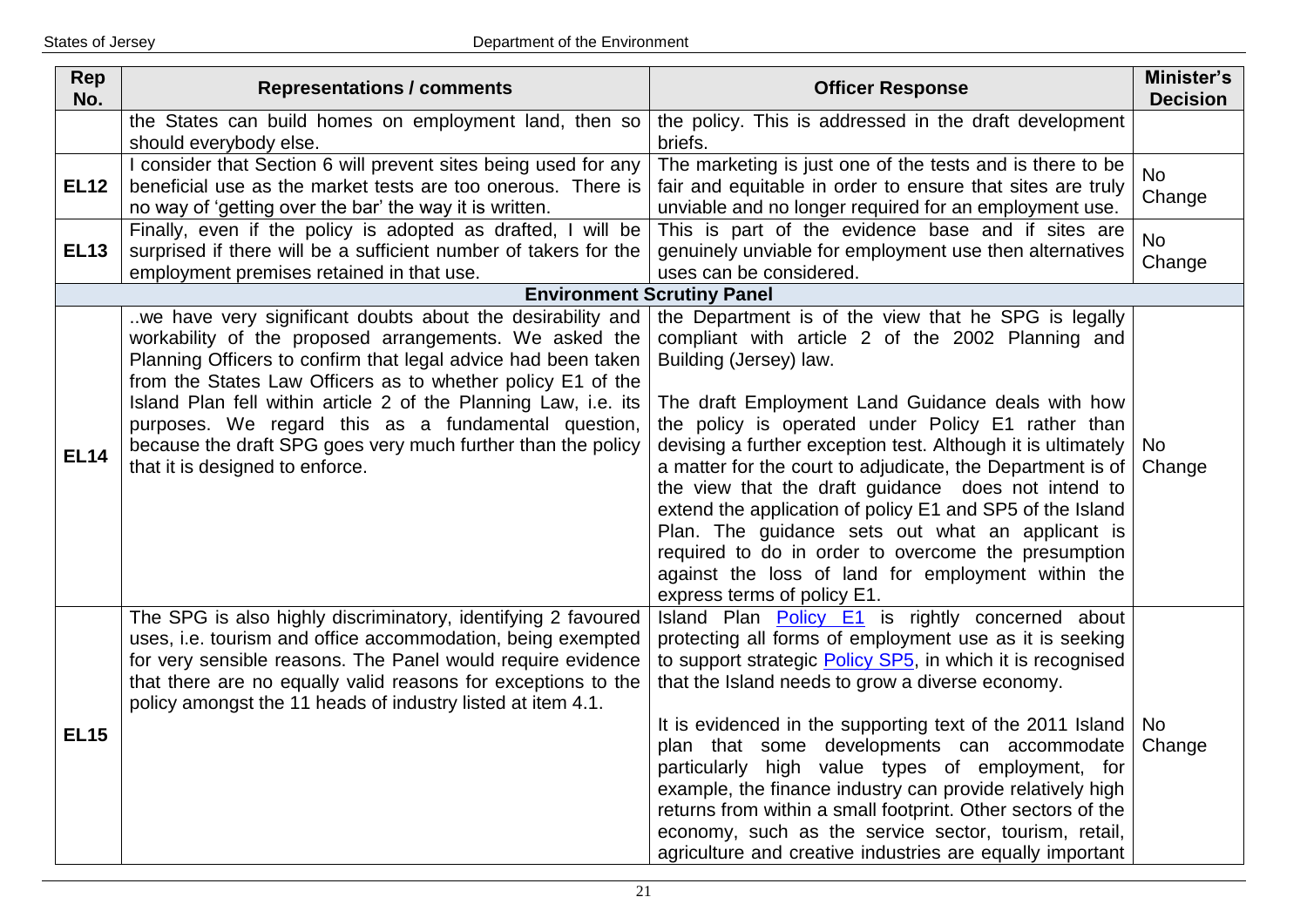| Rep<br>No.  | <b>Representations / comments</b>                                                                                                                                             | <b>Officer Response</b>                                                                                                                                                                                                                                                                                                                                                                                                                                                                   | Minister's<br><b>Decision</b> |
|-------------|-------------------------------------------------------------------------------------------------------------------------------------------------------------------------------|-------------------------------------------------------------------------------------------------------------------------------------------------------------------------------------------------------------------------------------------------------------------------------------------------------------------------------------------------------------------------------------------------------------------------------------------------------------------------------------------|-------------------------------|
|             |                                                                                                                                                                               | to the economy and can also contribute to other aspects<br>of the quality of Island life such as a relatively greater<br>level of access to community benefits and services or in<br>the case of agriculture, the quality and character of the<br>Island's countryside.                                                                                                                                                                                                                   |                               |
|             |                                                                                                                                                                               | These sectors all contribute to improving the range and<br>quality of employment for Jersey residents and workers.<br>Safeguarding physical opportunities for developments<br>which<br>can<br>accommodate<br>such<br>employment<br>opportunities<br>can provide economic,<br>social and<br>environmental benefits and contribute to sustainable<br>development aims.                                                                                                                      |                               |
|             |                                                                                                                                                                               | Originally the Policy E1 included all forms of<br>employment use, but the two exemptions were made<br>following a full consultation process on both the Green<br>paper and the White Paper, which also was the subject<br>to two public enquiries carried out by independent<br>planning inspectors. The inspectors and other key<br>stakeholders, such as the States of Jersey Economic<br>Development Department, have fully endorsed the<br>policy as set out in the 2011 Island Plan. |                               |
| <b>EL16</b> | Agriculture, horticulture and fishing employ many temporary<br>seasonal workers. Is it right that the same level of protection<br>should apply to what is transient activity? | If the panel are concerned about the use of agricultural<br>land, then this is protected under a separate Policy<br><b>ERE1</b> , safeguarding agricultural land. Equally Island<br>Plan Policy ERE8, Fishing and fish farming, endeavours<br>to safeguard marine and land resources forming the<br>basis of fishing and fish farming industries.                                                                                                                                         | <b>No</b><br>Change           |
|             |                                                                                                                                                                               | With regards to agricultural buildings, which in many<br>cases are located in sensitive green field sites, these are<br>only often only granted permission because of their<br>importance to the rural economy. Once these buildings<br>are no longer needed by the business it is right that they                                                                                                                                                                                        |                               |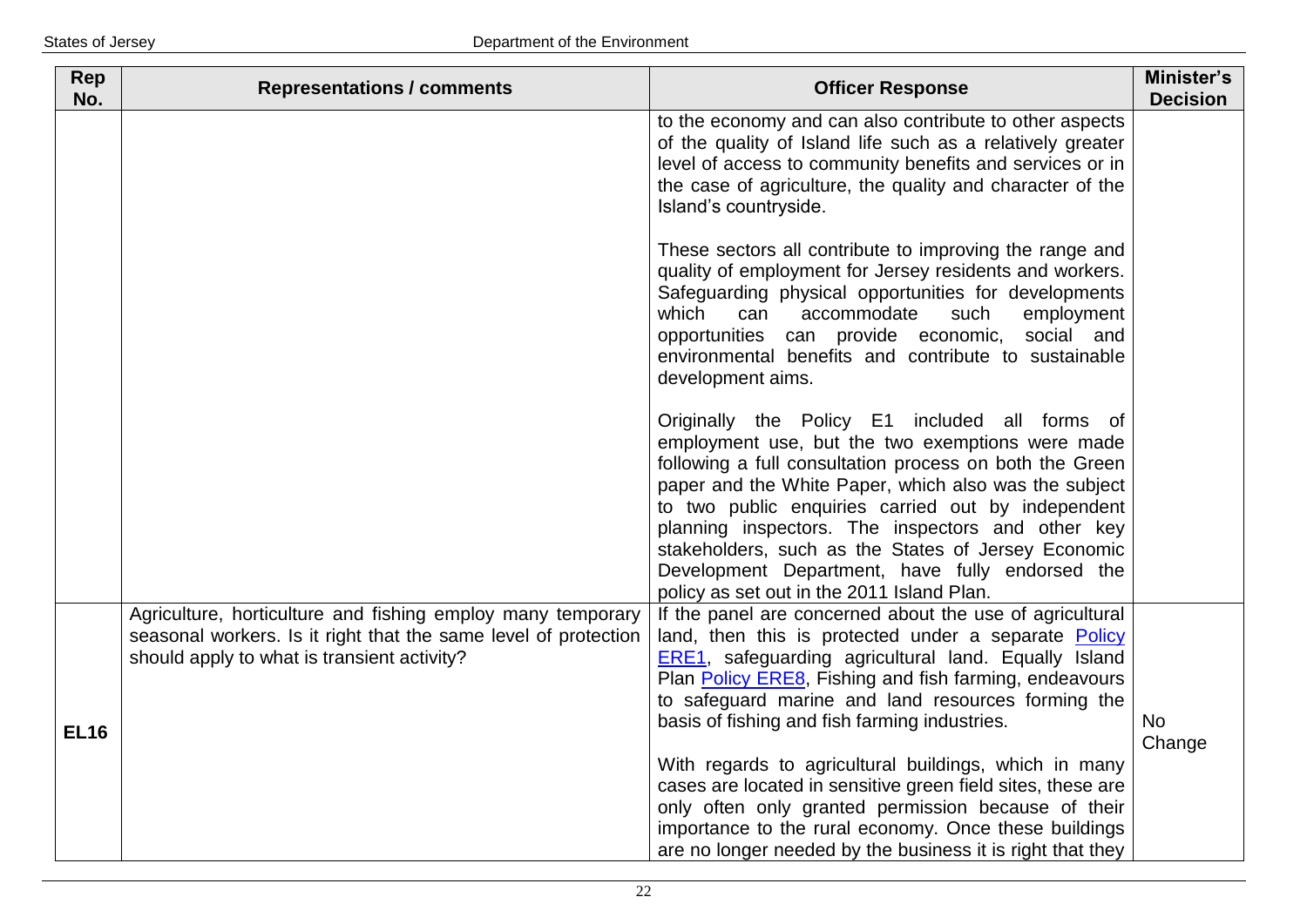| Rep<br>No.  | <b>Representations / comments</b>                                                                                                                                                                                    | <b>Officer Response</b>                                                                                                                                                                                                                                                                                                                                                                                                                                                                                  | Minister's<br><b>Decision</b>                                                               |
|-------------|----------------------------------------------------------------------------------------------------------------------------------------------------------------------------------------------------------------------|----------------------------------------------------------------------------------------------------------------------------------------------------------------------------------------------------------------------------------------------------------------------------------------------------------------------------------------------------------------------------------------------------------------------------------------------------------------------------------------------------------|---------------------------------------------------------------------------------------------|
|             |                                                                                                                                                                                                                      | should sought to be retained within employment use,<br>unless they can demonstrate an alternative non<br>employment use is the only viable option. However,<br>proposals to redevelop or convert such sites for<br>alternative uses such as housing are likely to be<br>problematic because of their sensitive location and they<br>raise the price of such sites beyond the means of<br>businesses and also because the Plan makes adequate<br>provision of land for residential development elsewhere. |                                                                                             |
| <b>EL17</b> | The<br>inclusion<br>of<br>disaster<br>facilities<br>recovery<br>seems<br>nonsensical, since these mostly occupy and have displaced<br>the very light industrial premises which this policy is designed<br>to protect | The policy is concerned about all forms of employment<br>use as it is seeking to support strategic policy SP5, in<br>which it is recognised that the Island needs to grow a<br>diverse economy.                                                                                                                                                                                                                                                                                                          | No<br>Change                                                                                |
| <b>EL18</b> | Public administration should also surely be excluded,<br>otherwise this would prevent modernisation of public sector<br>services                                                                                     | In most instances public administration will be regarded<br>as office use and so will be exempt from policy E1. The<br>potential re-development of other public employment<br>land will be considered within the context of policy E1                                                                                                                                                                                                                                                                    | Amend<br>section 4<br>to delete<br>specific<br>reference<br>to Public<br>Administrat<br>ion |
| <b>EL19</b> | Why should food, drink, leisure and other tourism-related<br>businesses be included, where tourist accommodation is<br>excluded?                                                                                     | The policy is concerned about all forms of employment<br>use as it is seeking to support strategic policy SP5, in<br>which it is recognised that the Island needs to grow a<br>diverse economy.<br>The policy does not prohibit the change of use of such<br>premises but rather sets out a series of tests against<br>which proposals to do so should be assessed.                                                                                                                                      | <b>No</b><br>Change                                                                         |
| <b>EL20</b> | Retail - are we really saying that failed retail shops should be<br>prevented from changing use?                                                                                                                     | The policy does not apply to retail units seeking to<br>change to any other form of employment based uses. If<br>a non employment use is being sought then evidence<br>will be required to demonstrate that it is no longer viable<br>for that or an alternative employment use, and of course<br>meets other policies within the Island Plan.                                                                                                                                                           | No<br>Change                                                                                |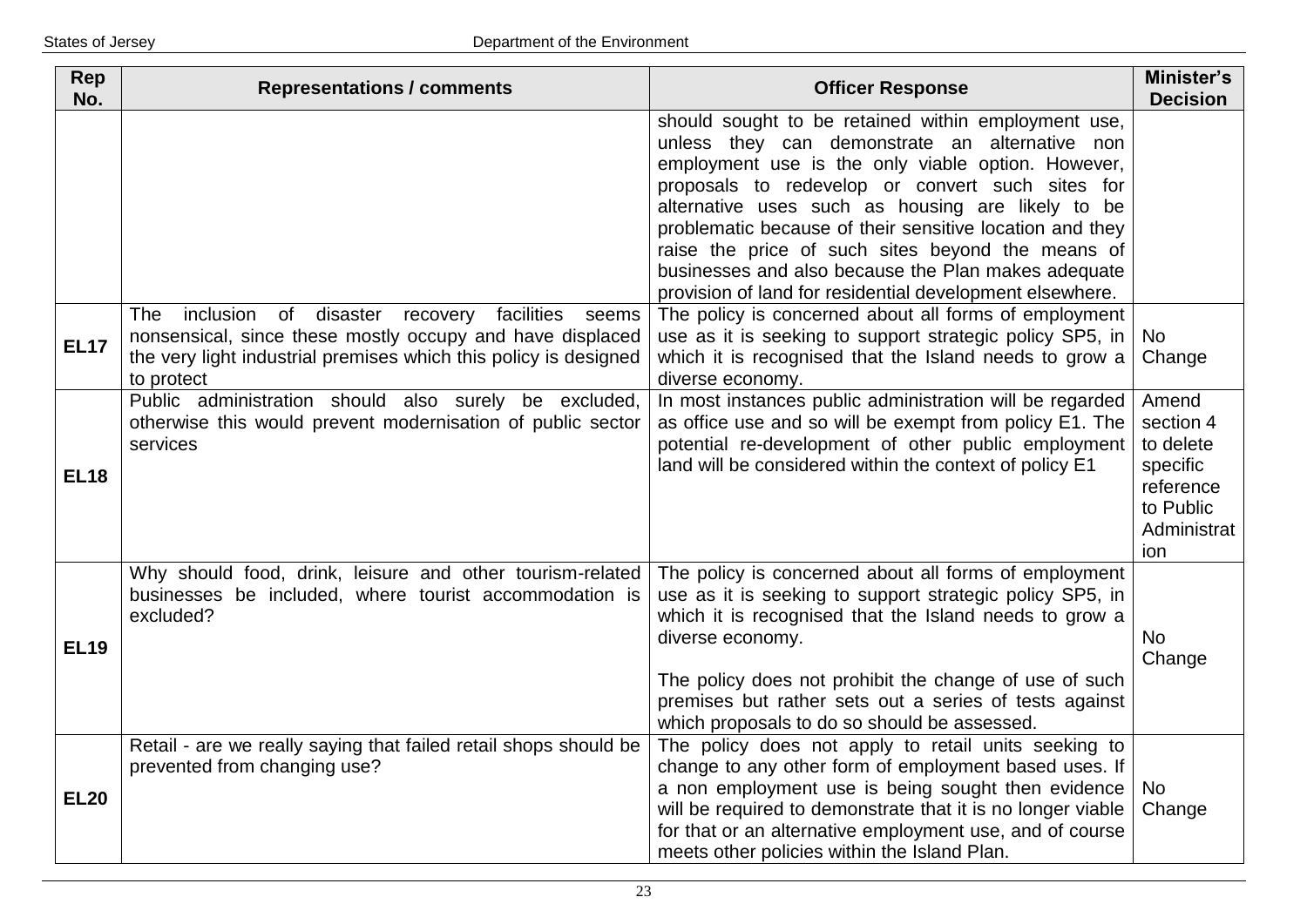| Rep<br>No.  | <b>Representations / comments</b>                                                                                                                                                                                                                                                                                                                                                                                                  | <b>Officer Response</b>                                                                                                                                                                                                                                                                                                                                                                                                                                                                                                                                                                                                                                                                                                | Minister's<br><b>Decision</b> |
|-------------|------------------------------------------------------------------------------------------------------------------------------------------------------------------------------------------------------------------------------------------------------------------------------------------------------------------------------------------------------------------------------------------------------------------------------------|------------------------------------------------------------------------------------------------------------------------------------------------------------------------------------------------------------------------------------------------------------------------------------------------------------------------------------------------------------------------------------------------------------------------------------------------------------------------------------------------------------------------------------------------------------------------------------------------------------------------------------------------------------------------------------------------------------------------|-------------------------------|
| <b>EL21</b> | The policy reminds members of the Panel of the failed policy<br>preventing the change of use of tourist accommodation<br>several years ago, which failed for legal reasons, and the<br>Panel is not convinced of its benefits. On the contrary, we<br>consider that it may lead to unintended adverse effects and<br>be potentially counter-productive.                                                                            | The prime sites policy, to which the panel refers, was an<br>attempt by the then Planning Committee to protect a<br>specific employment use from alternatives uses, namely<br>prime site hotels. Policy E1 is somewhat different in that<br>it sets out a presumption in favour of the retention of<br>land within employment use generally (but this allows<br>change of use where tests can be met) rather than<br>imposing an absolute requirement that a particular use<br>be maintained.                                                                                                                                                                                                                          | <b>No</b><br>Change           |
| <b>EL22</b> | We have real concerns over the requirement to advertise<br>redundant premises as available for other employment uses<br>at "a realistic price". Who is to say what a realistic price is?<br>We query whether this is legally enforceable. The detailed<br>information required of the applicant seems excessive and<br>unreasonable considering its commercial nature, and its<br>disclosure may lead to data protection problems. | This information will need to be provided by professional<br>valuers and is something that they carry out as part of<br>their standard service to clients already through the<br>marketing of sites. The Department will need to rely on<br>the professional integrity in order to assess the evidence<br>and can refer this to an independent party if it is felt that<br>the evidence is not robust. Where commercial<br>information is required, the department will deal with this<br>in a sensitive and careful manner in consultation with the<br>applicant. With regard to personal data the Minister will,<br>of course, have regard to the need for compliance with<br>the Data protection (Jersey) law 2005. | No<br>Change                  |
| <b>EL23</b> | In conclusion, we regret having to be so negative, but we<br>believe that the SPG should be subject to a thorough re-think<br>once the legal advice has been received. We strongly<br>suggest that economic advice be taken before this level of<br>intervention is contemplated, as to whether these measures<br>will encourage or discourage new and existing enterprises.                                                       | The policy has been fully supported by the States of<br>Jersey Economic Development Department, who see<br>that the protection of employment land is important to<br>the growth and diversification of the economy of Jersey,<br>as outlined by the States of Jersey Strategic Plan.                                                                                                                                                                                                                                                                                                                                                                                                                                   | No.<br>Change                 |
| <b>EL24</b> | On a more positive note, we would recommend introducing<br>greater flexibility in enabling changes of use of industrial<br>premises, to facilitate a quick response to market changes,<br>and the Panel supports measures to increase the availability<br>of modern light industrial premises in the Island.                                                                                                                       | The previous Minister has signed a ministerial decision<br>that allows all existing light industrial sites to be able to<br>extend 5% of their floor area without the need for<br>planning permission. The panel's support for further light   No<br>industrial land is noted, a need which has been identified<br>in the 2011 Island Plan.                                                                                                                                                                                                                                                                                                                                                                            | Change                        |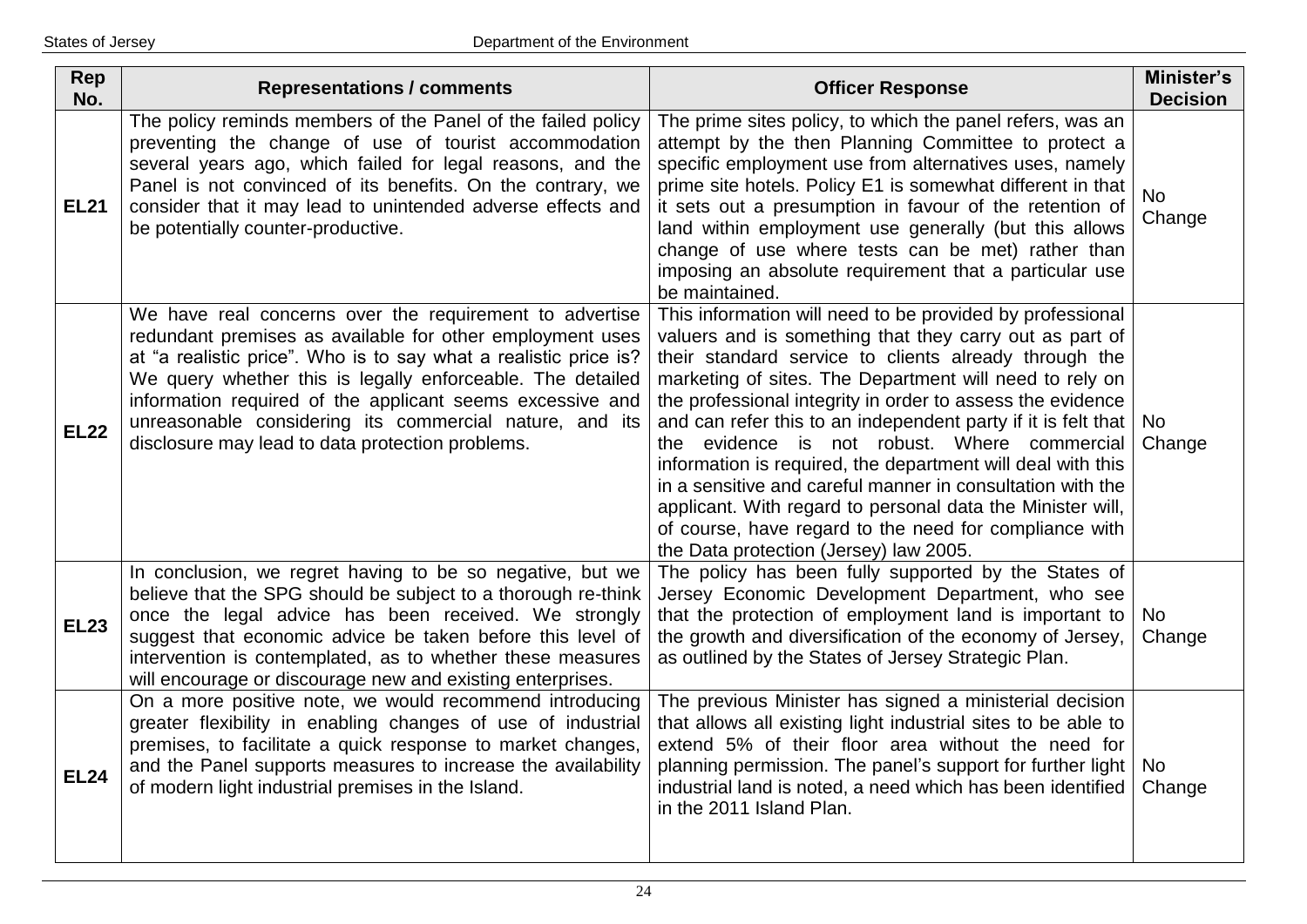| <b>Rep</b><br>No. | <b>Representations / comments</b>                                                                                                                                                                                                                                                                                                                                                                                                                                                                                                                                                                                                                                                                                                                                                                                                                                                                                                                                                                      | <b>Officer Response</b>                                                                                                                                                                                                                                                                                                                                                                                                                                                                                                                    | Minister's<br><b>Decision</b> |  |  |
|-------------------|--------------------------------------------------------------------------------------------------------------------------------------------------------------------------------------------------------------------------------------------------------------------------------------------------------------------------------------------------------------------------------------------------------------------------------------------------------------------------------------------------------------------------------------------------------------------------------------------------------------------------------------------------------------------------------------------------------------------------------------------------------------------------------------------------------------------------------------------------------------------------------------------------------------------------------------------------------------------------------------------------------|--------------------------------------------------------------------------------------------------------------------------------------------------------------------------------------------------------------------------------------------------------------------------------------------------------------------------------------------------------------------------------------------------------------------------------------------------------------------------------------------------------------------------------------------|-------------------------------|--|--|
|                   | <b>Jersey Chamber of Commerce</b>                                                                                                                                                                                                                                                                                                                                                                                                                                                                                                                                                                                                                                                                                                                                                                                                                                                                                                                                                                      |                                                                                                                                                                                                                                                                                                                                                                                                                                                                                                                                            |                               |  |  |
| <b>EL25</b>       | This policy does not address itself to the fundamental<br>problems of industrial land provision on the Island and<br>attempts to retain land within the use class, whether or not<br>the site is still suitable and viable for industrial use.<br>The danger of the proposal is that it applies a blanket<br>protection of employment land and ignores the contribution of<br>the current stock and the current requirements of users.<br>Retaining in use land and buildings that are no longer suitable<br>in type or location.                                                                                                                                                                                                                                                                                                                                                                                                                                                                      | Comments noted on the proposed provision of industrial<br>land, however given the potential to unlock more<br>industrial land supply through the master planning of the<br>airport and harbour areas, sufficient new land is<br>expected to become available. This position will be<br>subject to ongoing monitoring.<br>The policy does not impose absolute protection but sets<br>out a general presumption against the loss of<br>employment land and a series of tests against which<br>proposals to change their use can me assessed. | <b>No</b><br>Change           |  |  |
| <b>EL26</b>       | The majority of the existing stock within the island is of poor<br>quality as most units are old converted farm buildings situated<br>in locations away from the commercial capital and notably<br>lacking in vehicular access or parking. The policy will inhibit<br>the recycling of such units.<br>The changing economic conditions resulting from the "Credit"<br>Crunch" in late 2008 have caused the market to weaken and<br>the level of requirements has fallen. It has been estimated<br>that there are currently unsatisfied requirements for<br>approximately 50,000 sq.ft to 75,000 sq.ft of accommodation.<br>However the recent restrictions imposed on the fulfilment<br>industry may release a quantity of better quality stock on to<br>the market. The policy, as proposed, will prevent an orderly<br>market adjustment. Ideally the poorer quality peripheral stock<br>should be released for other uses and the better quality stock<br>capable of subdivision take up the slack. | One of the issues with employment sites is that there is<br>a lack of starter units. Older stock provides some of this<br>supply.<br>Sites which can demonstrate that they are not able to<br>provide adequate services, in poor condition or generally<br>unviable can be considered for alternative uses under<br>the tests outlined in this policy.<br>The marketing of a site will reflect the prevailing market<br>conditions and therefore allow for older stock to be<br>replaced with either new stock or alternative uses.        | <b>No</b><br>Change           |  |  |
| <b>EL27</b>       | In summary: in the light of the current imbalance in the<br>market, exacerbated by the uncertainty of the future of the<br>fulfilment industry, introducing such a set of stringent tests<br>before considering alternative uses will inhibit a natural<br>realignment of supply and demand and frustrate the release<br>of poorly located and laid out stock for more beneficial<br>alternative uses.                                                                                                                                                                                                                                                                                                                                                                                                                                                                                                                                                                                                 | The policy allows for the re-development of sites which<br>can evidence that they no longer have any viability,<br>either through their location, condition or overall<br>demand. Employment sites are a finite resource and it is<br>not sustainable in the long term to allow green field<br>sites, for example to be developed in order to fulfil future<br>demand.                                                                                                                                                                     | <b>No</b><br>Change           |  |  |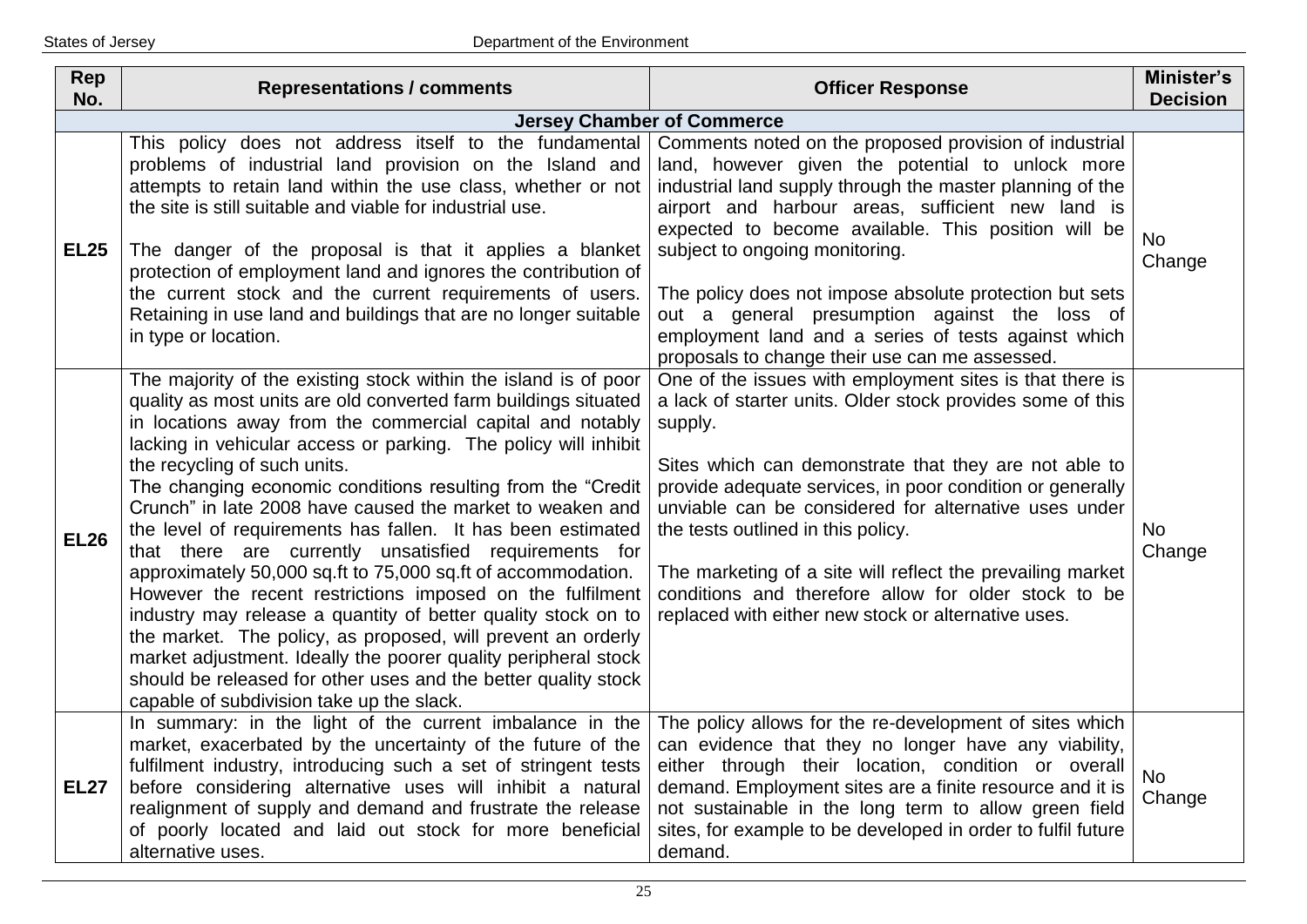| Rep<br>No.  | <b>Representations / comments</b>                                                                                                                                                                                                                                                                                                                                                                                                                                                                                                                                                                                                                                                                                                                                                                                                                                                                                                                                                                                                                                                                                                                                                                                                                                                                                                                                                                                                                                                                                                                                                                                                                                                                                                                                                                                                                                                                                                                                                       | <b>Officer Response</b>                                                                                                                                                                                                                                                                                                                                                                                                                                                                                                                                                                                                                                                                                                                                                                                                                                                                                         | Minister's<br><b>Decision</b> |
|-------------|-----------------------------------------------------------------------------------------------------------------------------------------------------------------------------------------------------------------------------------------------------------------------------------------------------------------------------------------------------------------------------------------------------------------------------------------------------------------------------------------------------------------------------------------------------------------------------------------------------------------------------------------------------------------------------------------------------------------------------------------------------------------------------------------------------------------------------------------------------------------------------------------------------------------------------------------------------------------------------------------------------------------------------------------------------------------------------------------------------------------------------------------------------------------------------------------------------------------------------------------------------------------------------------------------------------------------------------------------------------------------------------------------------------------------------------------------------------------------------------------------------------------------------------------------------------------------------------------------------------------------------------------------------------------------------------------------------------------------------------------------------------------------------------------------------------------------------------------------------------------------------------------------------------------------------------------------------------------------------------------|-----------------------------------------------------------------------------------------------------------------------------------------------------------------------------------------------------------------------------------------------------------------------------------------------------------------------------------------------------------------------------------------------------------------------------------------------------------------------------------------------------------------------------------------------------------------------------------------------------------------------------------------------------------------------------------------------------------------------------------------------------------------------------------------------------------------------------------------------------------------------------------------------------------------|-------------------------------|
|             | <b>Jersey Construction Council</b>                                                                                                                                                                                                                                                                                                                                                                                                                                                                                                                                                                                                                                                                                                                                                                                                                                                                                                                                                                                                                                                                                                                                                                                                                                                                                                                                                                                                                                                                                                                                                                                                                                                                                                                                                                                                                                                                                                                                                      |                                                                                                                                                                                                                                                                                                                                                                                                                                                                                                                                                                                                                                                                                                                                                                                                                                                                                                                 |                               |
| <b>EL28</b> | It is felt that the recent UK government's decision on low<br>value consignment relief, and the subsequent loss of the<br>court case trying to overturn that decision, will have a<br>substantial effect on the number of companies being based in<br>Jersey operating in that field, with the knock on effect of<br>empty commercial buildings seeking new tenants. In the<br>current market place we believe that these premises will be<br>difficult to fill, certainly at the same value per square foot.<br>The approach of the Policy E1 is based on a presumption<br>against development rather than being based upon the<br>planning merits of each application. The reason for having a<br>planning system is to assess the merits and not to<br>automatically make a presumption against.<br>Additionally, the proposed policy is a blanket "one size fits all"<br>approach that would be better handled by a common sense<br>approach in the planning process, where the individual sites<br>can be determined upon their individual merits. Some sites,<br>because of location, may well be better in the housing market<br>(where we all know a proven need exists), other sites may<br>need considerable reinvestment to update the premises to the<br>standards that the new market place tenants expect, and this<br>may not be a viable option for many reasons e.g. size,<br>access, parking etc. The policy does not give consideration<br>to mixed use sites where residential may already exist on a<br>commercial site and in those circumstances it may not always<br>be possible or preferable to use the existing commercial site<br>for any use due to the close proximity of residential sites. To<br>suggest that landowners should be prepared to release the<br>commercial units on flexible terms, such as short leases,<br>monthly licenses and regular break clauses in preference to a<br>change of use on the site is not viable and is impractical. | The policy allows for the re-development of sites which<br>can evidence that they no longer have any viability,<br>either through their location, condition or overall<br>demand, including warehouses that may become vacant<br>from the fulfilment industry.<br>Employment land is a finite resource and it is right that it<br>should be protected. The policy only relates to<br>employment uses moving to other non employment uses<br>(with<br>exception<br>of<br>offices<br>the<br>and<br>tourist<br>accommodation) and allows for other employment uses<br>to be developed into non employment uses, such as for<br>housing, subject to the various tests set out in the policy<br>detailed in the guidance.<br>If evidence can be provided that sites are genuinely<br>unviable for employment use, because of the reasons<br>outlined, then alternatives uses can be considered<br>through Policy E1. |                               |
| <b>EL29</b> | It must be remembered that at one time a policy existed in the The prime sites policy, to which the Council refers, was                                                                                                                                                                                                                                                                                                                                                                                                                                                                                                                                                                                                                                                                                                                                                                                                                                                                                                                                                                                                                                                                                                                                                                                                                                                                                                                                                                                                                                                                                                                                                                                                                                                                                                                                                                                                                                                                 |                                                                                                                                                                                                                                                                                                                                                                                                                                                                                                                                                                                                                                                                                                                                                                                                                                                                                                                 |                               |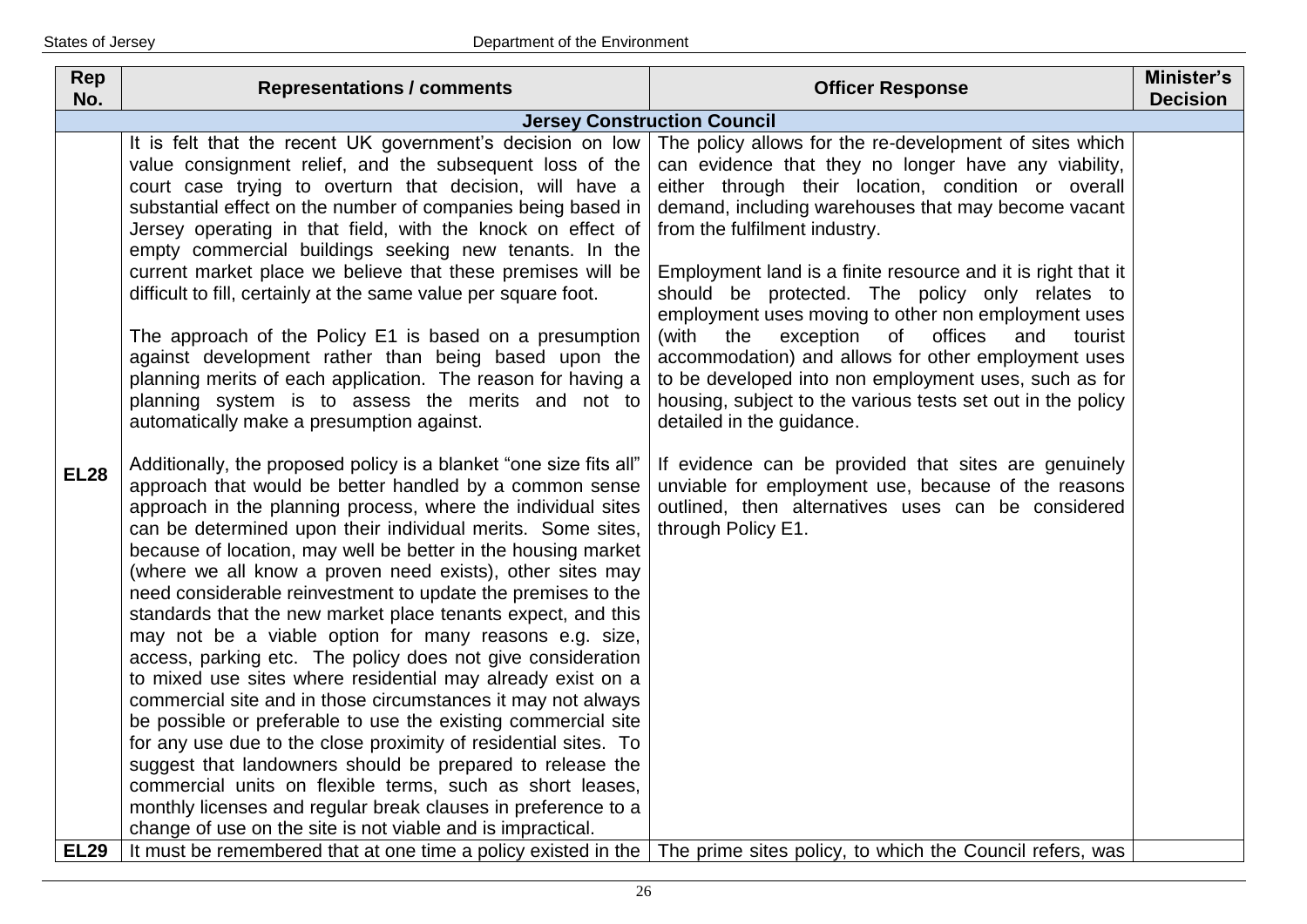| Rep<br>No.  | <b>Representations / comments</b>                                                                                                                                                                                                                                                                                                                                                                                                                                                                                                                                                                                                                                                                                                                                                                                                                                                                                                                                                                                                                                                                                                             | <b>Officer Response</b>                                                                                                                                                                                                                                                                                                                                                                                                                                                                                                                                                                                                                                                                                                                                                                                                                                                                                                                                                                                 | Minister's<br><b>Decision</b> |
|-------------|-----------------------------------------------------------------------------------------------------------------------------------------------------------------------------------------------------------------------------------------------------------------------------------------------------------------------------------------------------------------------------------------------------------------------------------------------------------------------------------------------------------------------------------------------------------------------------------------------------------------------------------------------------------------------------------------------------------------------------------------------------------------------------------------------------------------------------------------------------------------------------------------------------------------------------------------------------------------------------------------------------------------------------------------------------------------------------------------------------------------------------------------------|---------------------------------------------------------------------------------------------------------------------------------------------------------------------------------------------------------------------------------------------------------------------------------------------------------------------------------------------------------------------------------------------------------------------------------------------------------------------------------------------------------------------------------------------------------------------------------------------------------------------------------------------------------------------------------------------------------------------------------------------------------------------------------------------------------------------------------------------------------------------------------------------------------------------------------------------------------------------------------------------------------|-------------------------------|
|             | tourism sector that precluded the change of use of that<br>sectors' properties, this policy was a total failure, and was<br>eventually scrapped, as the properties neither attracted the<br>modern cliental, or buyers who could viably convert them to<br>modern standards in the tourism sector, the end result being<br>a continual decaying of the buildings.                                                                                                                                                                                                                                                                                                                                                                                                                                                                                                                                                                                                                                                                                                                                                                             | an attempt by the then Planning Committee to protect a<br>specific employment use from alternatives uses, namely<br>prime site hotels. Policy E1 is somewhat different in that<br>it sets out a presumption in favour of the retention of<br>land within employment use generally (but this allows<br>change of use where tests can be met) rather than<br>imposing an absolute requirement that a particular use<br>be maintained.                                                                                                                                                                                                                                                                                                                                                                                                                                                                                                                                                                     |                               |
| <b>EL30</b> | Another reason we believe this policy should not be<br>implemented, is the pending discussion on the H3 Affordable<br>housing policy. If this policy was implemented by the States<br>(against the current advice of all the experts in Jerseys'<br>housing market), then a period of time to see if the policy<br>works would be necessary. If it was proved not to be working,<br>then alternative provisions would need to be made to build<br>the housing that the market requires. This may not be easy,<br>particularly if the "employment land" policy is in place, further<br>creating a hurdle in finding sites. A prime example of this<br>would be glasshouse sites, as it is assumed that these sites<br>would be incorporated into the new policy, as there seem to<br>be very few sectors that are not encompassed into the<br>"Employment Land" policy.<br>Overall, we believe this policy seeks to introduce further rules<br>and regulations into our society, at a time when the general<br>public wishes to see less regulation! We believe the timing is<br>totally wrong, in view of the affect to the commercial sector | Sufficient housing development land has been identified<br>in the Island plan and it is not expected to compete with<br>land for employment purposes. Policy H3 is currently<br>subject to consultation and requires endorsement by the<br>States of Jersey before it is adopted. Policy ERE 7<br>(derelict and redundant glasshouses) is a test based<br>policy that in the first instance seeks to retain<br>glasshouse use or restore the land back into agricultural<br>use. It is only in very exceptional circumstances that<br>housing development would be considered, and then<br>only at the minimum level required for improving the<br>character of the area by removing outworn and derelict<br>glass.<br>The removal of the Thistlegrove site from the approved<br>Island Plan was based upon the evidence that other<br>sites, such as the redevelopment of the harbour and<br>airport areas would provide additional supply of<br>employment sites over the Plan period.<br>It was also |                               |
|             | from the low value consignment relief court case. This<br>landmark decision needs time to "play out" in its effect on the<br>commercial sector, as it may well be the single factor that<br>brings balance back into the market place? If not, there is<br>always the option to reinstate the originally proposed<br>commercial/industrial area around the "regal" site on the St<br>John/St Lawrence border. This was withdrawn from the                                                                                                                                                                                                                                                                                                                                                                                                                                                                                                                                                                                                                                                                                                     | recognised that this future supply together with the<br>retention of the existing stock, as supported by policy<br>E1, is vital in being able to satisfy current and future<br>demand.                                                                                                                                                                                                                                                                                                                                                                                                                                                                                                                                                                                                                                                                                                                                                                                                                  |                               |